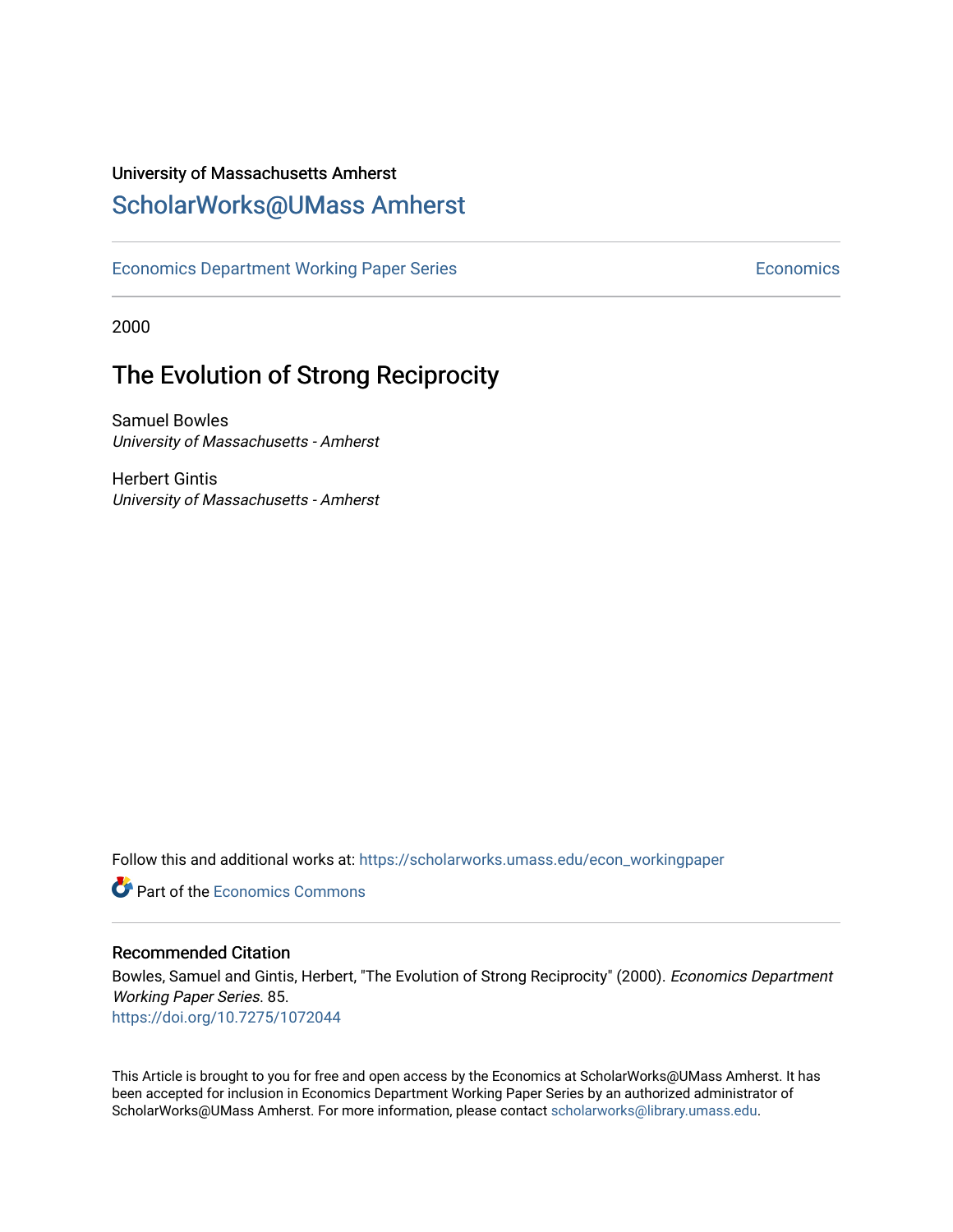## **The Evolution of Strong Reciprocity**∗

Samuel Bowles 413-548-9391 (Phone) 413-548-9852 (Fax) bowles@econs.umass.edu Department of Economics University of Massachusetts, Amherst

Herbert Gintis 413-586-7756 (Phone) 413-586-6014 (Fax) hgintis@mediaone.net Department of Economics University of Massachusetts, Amherst

April 14, 2000

<sup>∗</sup>We would like to thank Christopher Boehm, Robert Boyd, Leda Cosmides, Steven Frank, Kristin Hawkes, Hillard Kaplan, Peter Richerson, Rajiv Sethi, Eric Alden Smith, E. Somanathan, Leigh Tesfatsion, and Peyton Young for their help with this paper, and the MacArthur Foundation for financial support.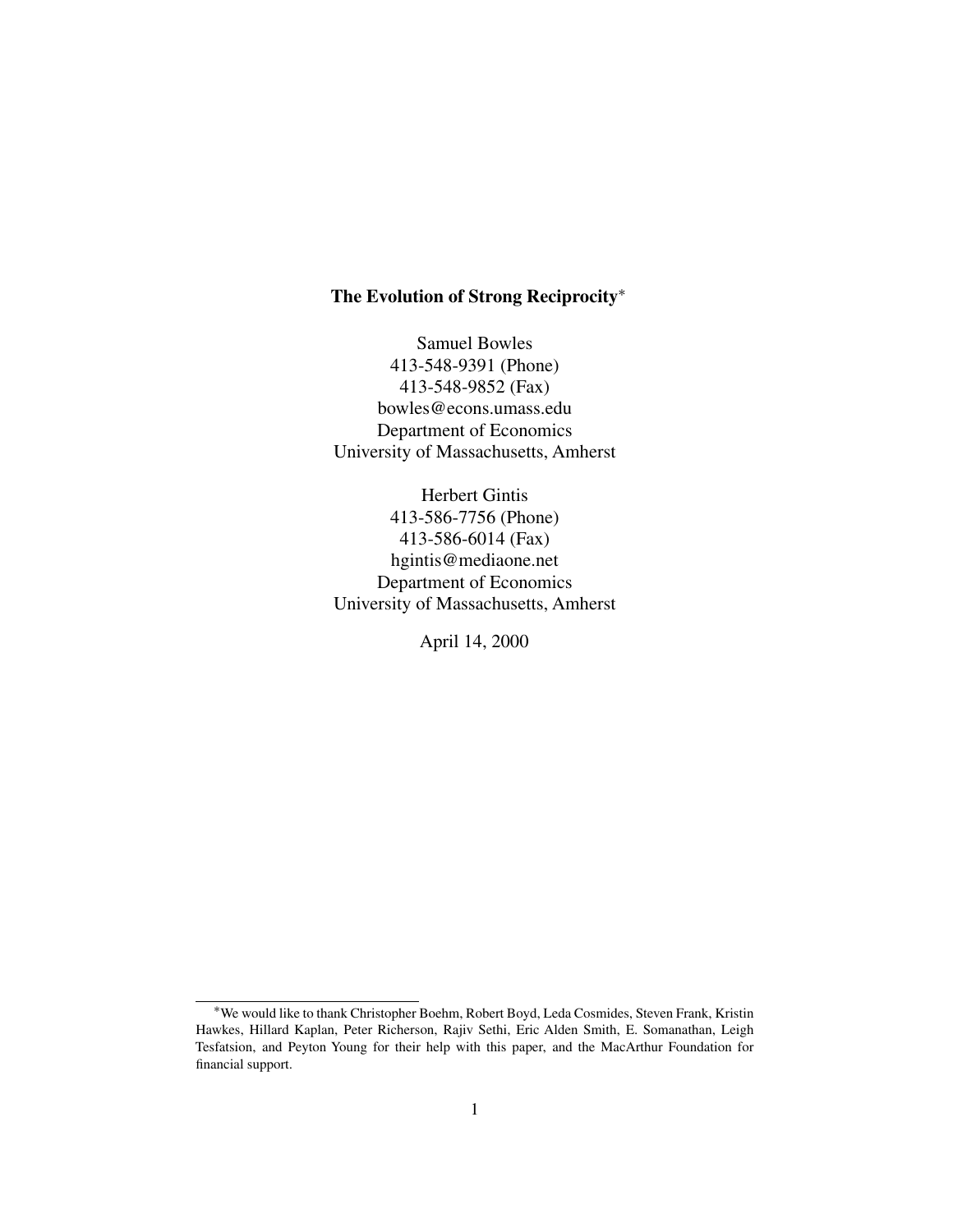#### **The Evolution of Strong Reciprocity**

#### **Abstract**

A number of outstanding puzzles in economics may be resolved by recognizing that where members of a group benefit from mutual adherence to a social norm, agents may obey the norm and punish its violators, even when this behavior cannot be motivated by self-regarding, outcome-oriented preferences. This behavior, which we call *strong reciprocity*, is a form of altruism in that it benefits others at the expense of the individual exhibiting it. While economists have doubted the evolutionary viability of altruistic preferences, we show that strong reciprocity can invade a population of non-reciprocators and can be sustained in a stable population equilibrium. Under assumptions that may reflect the relevant historical conditions, the model describes the genetic evolution of strong reciprocity as a component in the repertoire of human preferences.

#### **1 Introduction**

While the assumption of self interested action has proven a remarkably powerful behavioral foundation for economics, a number of important social phenomena are difficult to explain on this basis. Among these are the importance of fairness motives in wage setting and other exchanges involving strategic interaction (Blinder and Choi 1990, Bewley 1998), the extensive support for welfare programs even among those who cannot expect to be net beneficiaries (Gilens 1996, Luttmer 1998, Gilens 1999, Fong 2000, Piketty 1999) and the effectiveness of group incentives even where residual claimancy is shared among such a large number that the individual gains associated with one's own effort is vanishingly small (Ghemawat 1995, Hansen 1997, Knez and Simester 1998). Experiments by economists and psychologists have provided further evidence that in some situations nonselfish motives are robust predictors of behavior (Fehr and Gächter 2000, Fehr and Falk 1999, Kahneman, Knetch and Thaler 1986, Güth and Tietz 1990, Hoffman, Mc-Cabe and Smith 1998, Isaac, Walker and Williams 1994). While this evidence can be variously interpreted, we think it provides sufficient reason to consider a broader range of human motivations.

These studies suggest that where members of a group benefit from mutual adherence to a social norm, individuals may obey the norm and punish its violators, even when this behavior cannot be justified in terms of standard preferences. We call this *strong reciprocity*. We distinguish this from contingent cooperation in an indefinitely repeated game and other forms of mutually beneficial cooperation that can be accounted for in terms of self-interest. Compelling evidence for the existence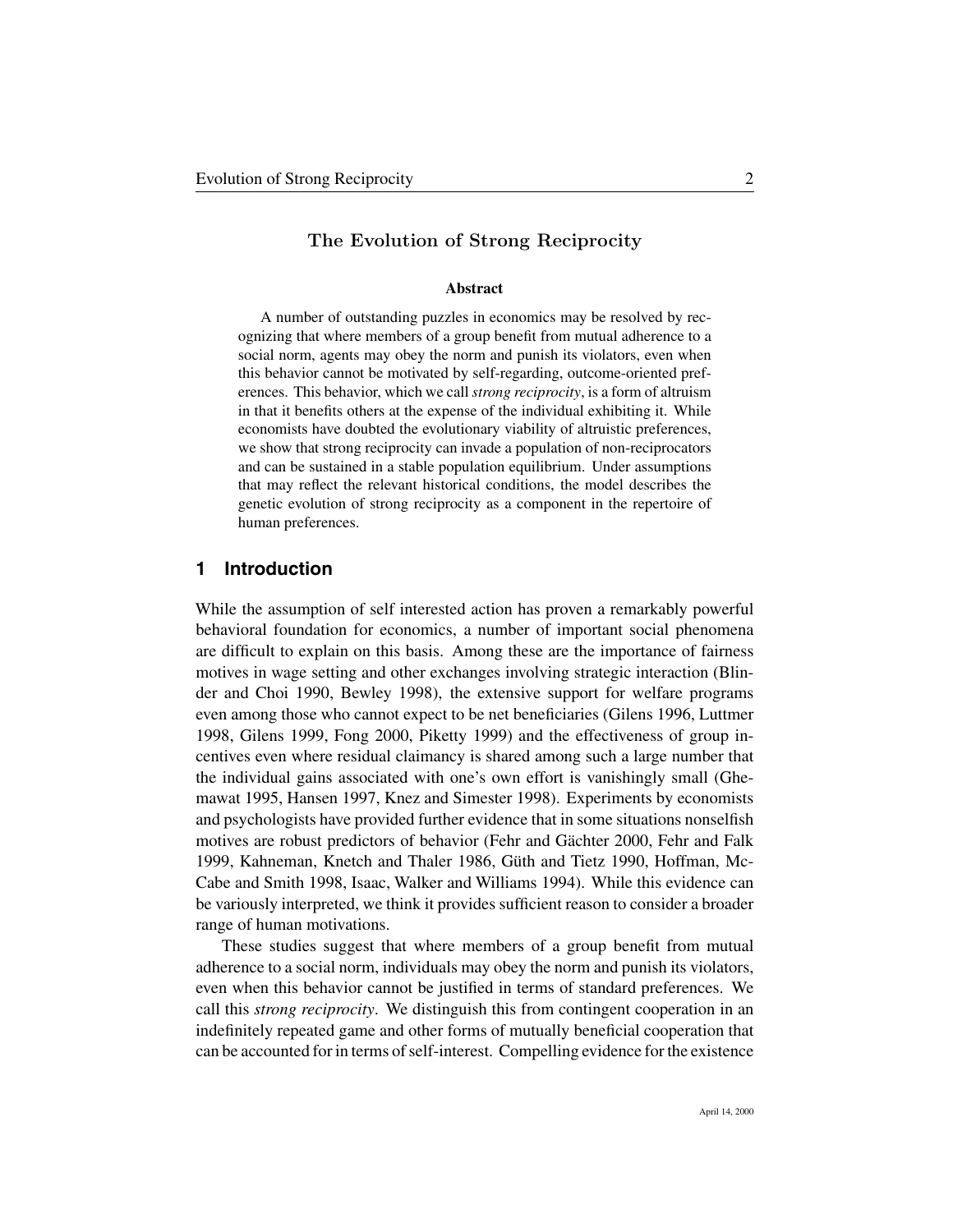and importance of strong reciprocity comes from controlled laboratory experiments, particularly the study of public goods, common pool resource, trust, ultimatum, and other games (Fehr and Gächter 1999), from the ethnographic literature on simple societies (Knauft 1991, Boehm 1984, Boehm 1993), from historical accounts of collective action (Moore 1978, Scott 1976) , as well as from everyday observation.

Strong reciprocity confers group benefits by promoting cooperation and punishing free riding. However such behavior imposes individual costs, both because strong reciprocators contribute more to the group than selfish types, and because they sustain the costs of punishing free riders. Thus where benefits and costs are measured in fitness terms and where the relevant behaviors are governed by genetic inheritance subject to natural selection, it is generally thought that, as a form of altruism, strong reciprocity cannot invade a population of non-reciprocators, nor can it be sustained in a stable population equilibrium. We show that this is not the case, and offer an evolutionary explanation of the phenomenon.

We do not address the empirical question concerning the degree to which observed strongly reciprocal behavior is genetically as opposed to culturally based. Rather, we answer the question: could such behavior have a genetic basis—beyond the obvious requirements on the cognitive capacities of individuals. As the late Pleistocene is the only period long enough to account for a significant development in modern human gene distributions, we base our model on the structure of interaction among members of the small hunter-gatherer bands in this period, which constitutes most of the history of *Homo sapiens*, as revealed by historical and anthropological evidence.<sup>1</sup>

Here we propose an explanation based on the fact that strong reciprocity supports high levels of mutual monitoring within groups, and for this reason groups with large numbers of reciprocators have superior average levels of fitness. Despite the individually costly nature of monitoring and punishing, strong reciprocity can then evolve because of the greater likelihood that reciprocators will be in groups with effective mutual monitoring. This greater likelihood derives from the fact that norm violators, reciprocators and non-reciprocators alike, are occasionally ostracized, and non-reciprocators are more likely to be norm violators. Formally, we model a dynamical system in which genetically inherited preferences explain individual (not necessarily fitness-maximizing) behaviors, and population frequencies are governed by a fitness-based replicator dynamic derived from within-group interactions in a public goods game as well as migratory flows among groups.

We provide a population-level equilibrium in which strong reciprocity persists even though non-reciprocators have greater fitness when interacting with reciproca-

<sup>&</sup>lt;sup>1</sup>As the mechanics of genetic determination and its associated inheritance process are not germane to our model, we leave this issue unexplored, assuming that offspring are clones of a single parent.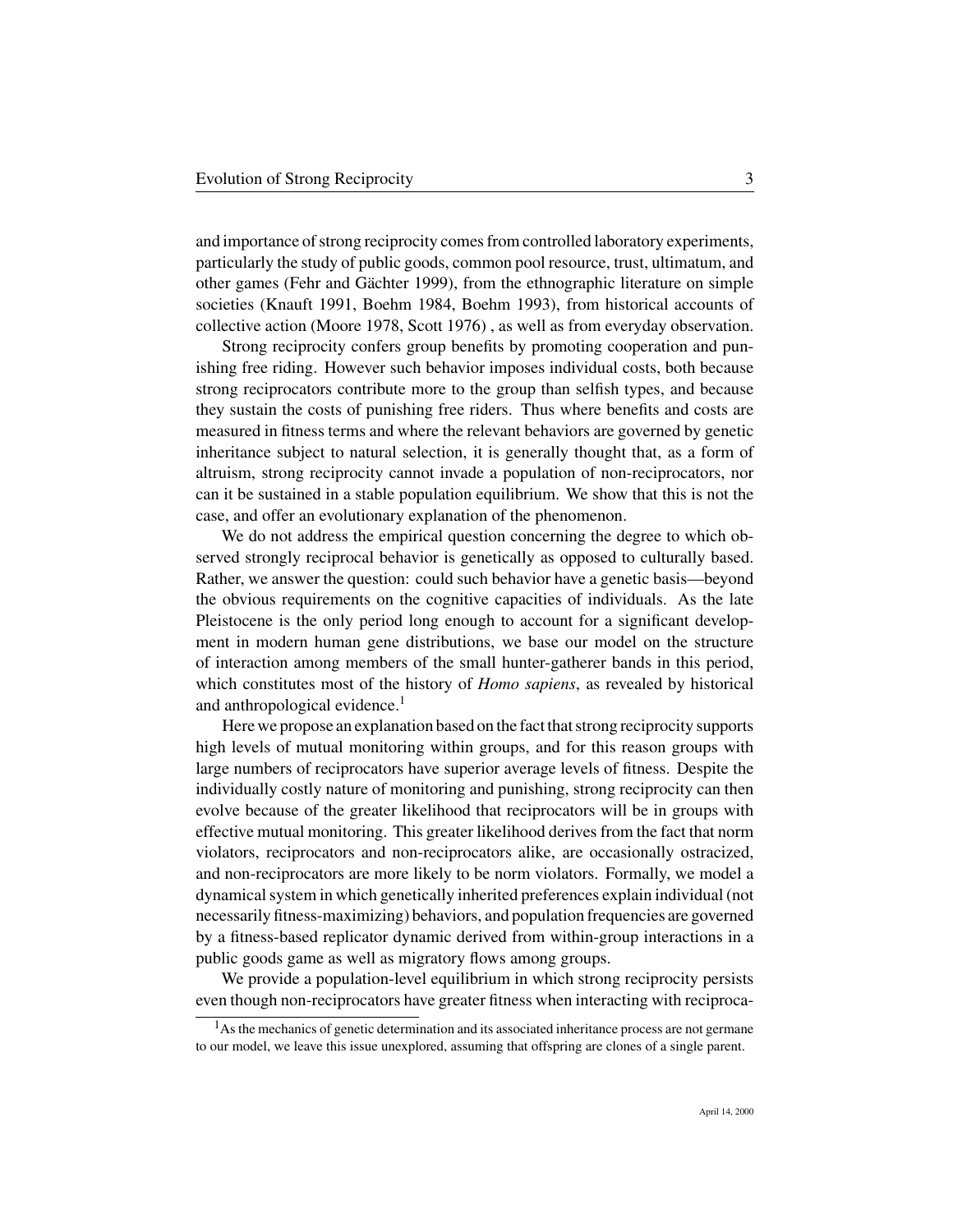tors, and non-reciprocators may form a considerable fraction of the population (20% in a simulation we discuss below). We are also able to offer a plausible account of the successful invasion and diffusion of reciprocity behaviors in a population of non-reciprocators. Under assumptions which we think may reflect the relevant historical conditions, the model thus describes the genetic evolution of reciprocal preferences.

Our model has several characteristics similar to other accounts of reciprocity. The behaviors we seek to explain, while formally altruistic—that is individually costly and group beneficial—are more punishing than kind, a characteristic shared by Trivers (1971), Hirshleifer and Rasmusen (1989), Boyd and Richerson (1992), Sethi and Somanathan (1996) and Friedman and Singh (1999).<sup>2</sup> Like Binmore (1998) we use evidence on the evolution of humans in foraging bands to study the influence of reciprocity concerns on the nature of equilibria in public goods games, but unlike Binmore we explore the evolution of non-self-regarding preferences in these environments. And like Güth and Yaari (1992), Huck and Oechssler (1996), Bester and Güth (1998) and Friedman and Singh (1999), we distinguish between utility, which affects behavior, and fitness, which affects rates of reproduction.

Our approach is also distinctive in two respects. First, while most models of reciprocity use repeated interactions among pairs of agents to induce cooperative behavior (Boorman and Levitt 1980, Axelrod and Hamilton 1981, Kreps, Milgrom, Roberts and Wilson 1982, Axelrod 1984, Boyd and Lorberbaum 1987, Guttman 1996), we treat social interaction as a series of one-time events in which no new knowledge is acquired from the events of the previous periods, and we assume that relatively large groups of agents interact.

Second, our model is based on group membership rather than genetic relatedness, as in Samuelson (1983), Bergstrom and Stark (1993), and Bergstrom (1995). However, unlike other models of this type (Robson 1990, Güth andYaari 1992, Güth 1995) we do not assume reciprocators can be distinguished from non-reciprocators by some phenotypic trait, nor can individuals establish reputations by their behaviors. Rather, in our model reciprocators are more likely to be in groups with other reciprocators because they have a lower frequency of norm violation, and hence are less likely to be ostracized for misbehavior.

If our model is to account for the evolution of strong reciprocity in humans it should capture the social and physical environment of the foraging bands that made up most of human society for most of its history. While modern accounts of these societies record considerable variety in social organization and livelihood (Kelly

<sup>&</sup>lt;sup>2</sup>Sethi and Somanathan's paper is most closely related with our work, but our reciprocators do not use weakly dominated strategies, so our model can support a positive (indeed, quite high) level of non-cooperation in equilibrium. We believe a high frequency of non-cooperation is in fact found in both simple and contemporary societies.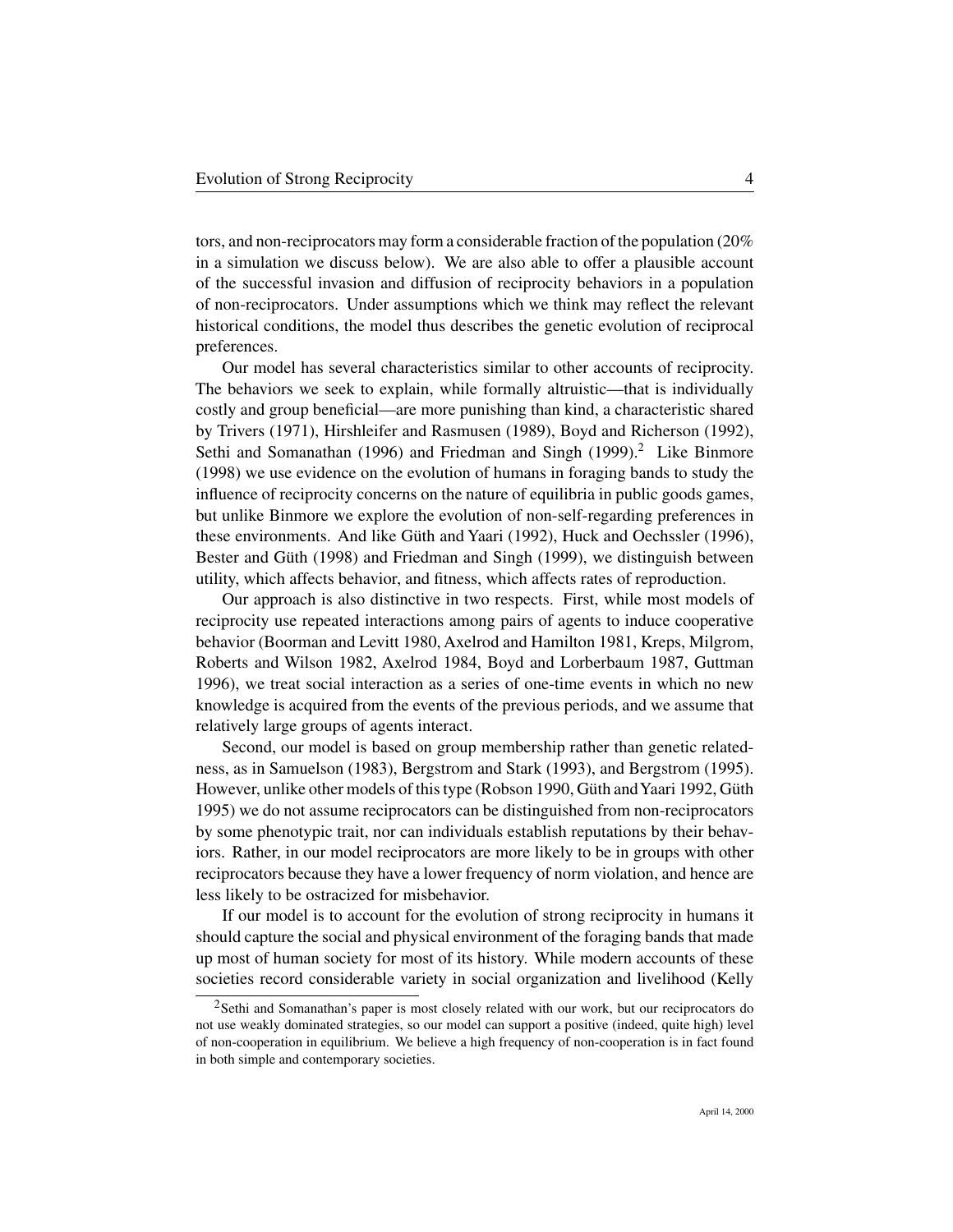1995), the widespread sharing of food, valuable information, and other sources of survival among many of these societies in the modern world is well established (Woodburn 1982). Strong reciprocity, including spontaneous sharing and the sanctioning of those who violate sharing norms, provides a parsimonious explanation. Punishing norm violators deters free riding and hence explains both sharing and working to acquire goods that later would be shared.

The evolutionary puzzle is not why group members work and share, but rather why they punish. To address this problem, we develop a team production model in which it is costly both to follow a work norm and to punish norm violators. Our model captures key of characteristics of small foraging bands.<sup>3</sup> First, groups are sufficiently small that members directly observe and interact with one another, yet sufficiently large that the problem of free riding in team production is present. Second, there is no centralized structure of governance (state, judicial system, Big Man, or other) so the enforcement of norms depends on the voluntary participation of peers. Third, there are many unrelated individuals, so altruism cannot be explained by inclusive fitness. Fourth, status differences are quite limited, especially by comparison to horticultural and later industrial societies, which justifies our treatment of individuals as homogeneous other than by reciprocator/non-reciprocator type and by the group to which they belong. Fifth, the sharing on which our model of team production is based—either of food individually acquired or of the common work of acquiring food—is characteristic of these societies. Sixth, hunter-gather bands experience high membership turnover, justifying our abstraction from reputation effects and repeated interactions as means of norm enforcement. Finally the only intertemporal relationships in our model concern fitness: the individuals in our model do not invest—store food or accumulate resources—and this too is a characteristic of at least those hunter-gather bands based on what Woodburn (1982) calls an "immediate return" system of production.

In Section 2 we model the actions of members of a single group and define a set of Nash equilibria representing their behaviors. We then turn from the *behaviors* of members within groups to their *reproductive success*, addressing in Section 3 the rate of change of genetically different types within groups and in Section 4 the distribution of types in the larger population. We then we ask if this model might explain the evolution of strong reciprocity among the hunger-gatherer foragers of the late Pleistocene.

<sup>&</sup>lt;sup>3</sup>We have relied on the following sources: Balikci (1970), Lee (1979), Cashdan (1980), Woodburn (1982), Boehm (1982), Kaplan, Hill, Hawkes and Hurtado (1984), Kaplan and Hill (1985b), Kaplan and Hill (1985a), Blurton-Jones (1987), Woodburn and Barnard (1988), Endicott (1988), Kent (1989), Knauft (1989), Knauft (1991), Hawkes (1992), Boehm (1993), Hawkes (1993), Damas (1972) Kelly (1995).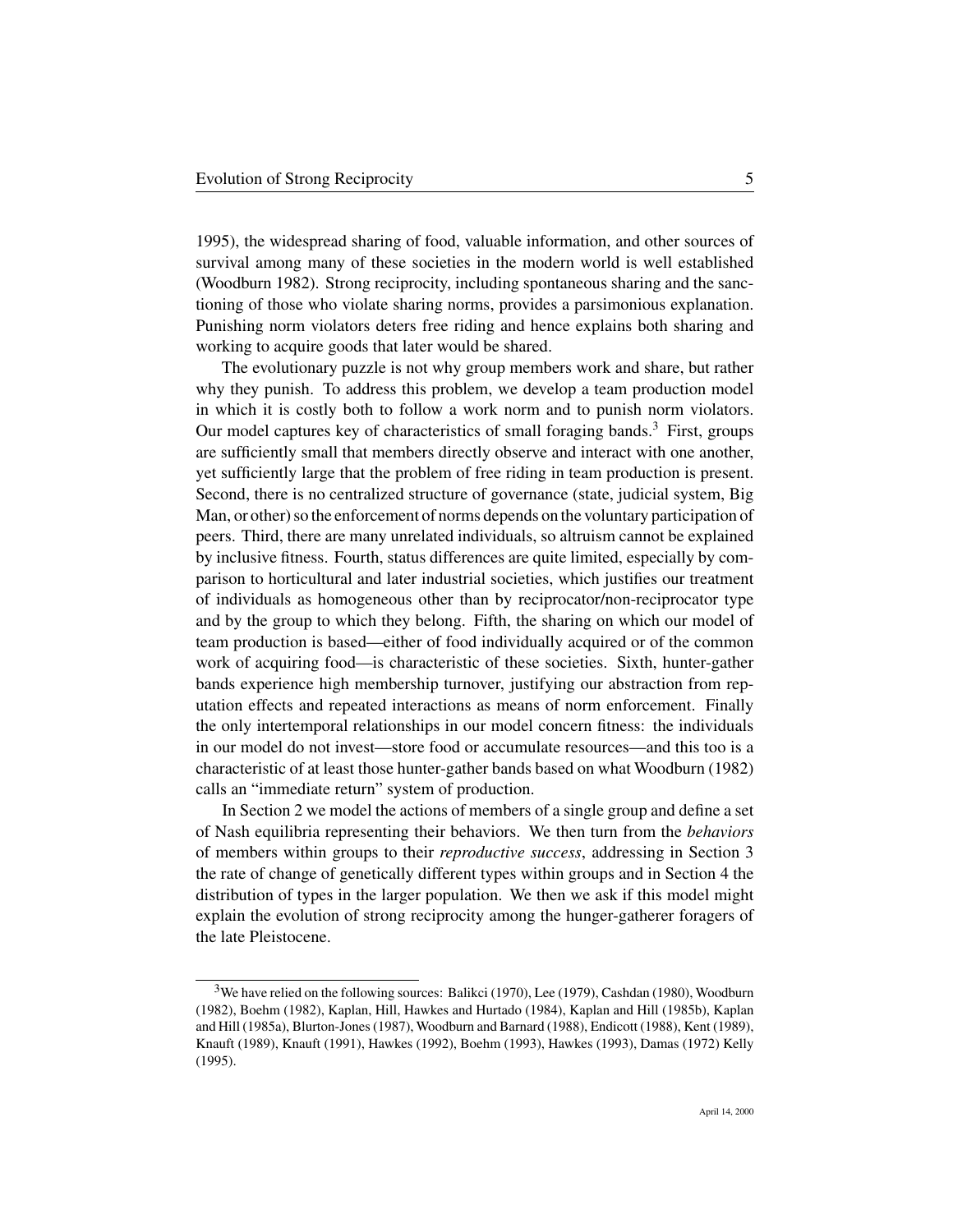#### **2 Equilibrium Working, Shirking and Punishing Within a Group**

Consider a group with  $n$  members. Members may either work or shirk. If all shirk, they all have equal fitness  $\phi_a$ , which we define as the number of replicas produced per individual minus one, or equivalently, the rate of growth the population in question. We assume  $\phi_a < 0$ , so a group shrinks over time if its members all shirk. If there is no shirking, and if output is divided equally among members, each will have positive fitness.

However group members benefit from shirking while still sharing equally in the total production of the group. To model this, we suppose each member can either work, supplying one unit of effort, or shirk, supplying zero units of effort. Let  $\sigma_i$ be the probability that member j shirks, so  $\sigma = \sum_{j=1}^{n} \sigma_j / n$  is the average rate of shirking. We assume output is additive over group members, so the fitness value of group output is  $n(1 - \sigma)q$ , where q is the output of one working member. We explore the case where output is shared equally, so each member gets  $(1-\sigma)q$ . The loss to the group from one member shirking is  $q$ , while the gain to a member is the fitness cost of effort,  $b > 0$ , which we assume is identical for all group members, and  $q > b$ .

We assume that *n* is sufficiently large that  $q/n < b$ , so if there is no policing of free riders, shirking would promote a member's fitness whether or not the other members work or shirk.However we suppose that a group member can be monitored by other members of the group, and if detected shirking, can be punished. Suppose the cost to a member of monitoring another member is  $c > 0$  and a shirking member who is monitored will be detected and punished with probability  $p \in (0, 1]$ . Punishment consists of sustaining a cost  $s > 0$ , and being ostracized from the group.

The group now faces a 'second order free rider problem': it is costly to monitor and to punish, so each member would like the others to monitor and punish, but suffers material losses by doing so himself. Suppose, however, the group consists of two type of actors. The first type maximizes fitness, and therefore never punishes, and only works if the cost of being detected and punished is sufficiently high that the fitness costs of shirking exceed the fitness benefits. The second type, whom we call *reciprocators*, are motivated not only by fitness considerations, but also a subjective utility  $\rho$  from punishing shirkers, as well as by a concern for the well-being of other reciprocators. To capture the latter, we assume reciprocators experience a disutility of labor that is declining in the fraction  $f$  of the group which is reciprocators or, for simplicity,  $b - f \epsilon$ <sup>4</sup>. We assume both types are homogeneous. We assume throughout that  $\rho p > c$ , so the expected subjective benefits from punishing shirkers exceed

<sup>&</sup>lt;sup>4</sup>We assume  $f$  is common knowledge, but group members cannot tell the type of individual fellow members. Our model is changed little if we assume the disutility of labor is simply  $b - \epsilon$ .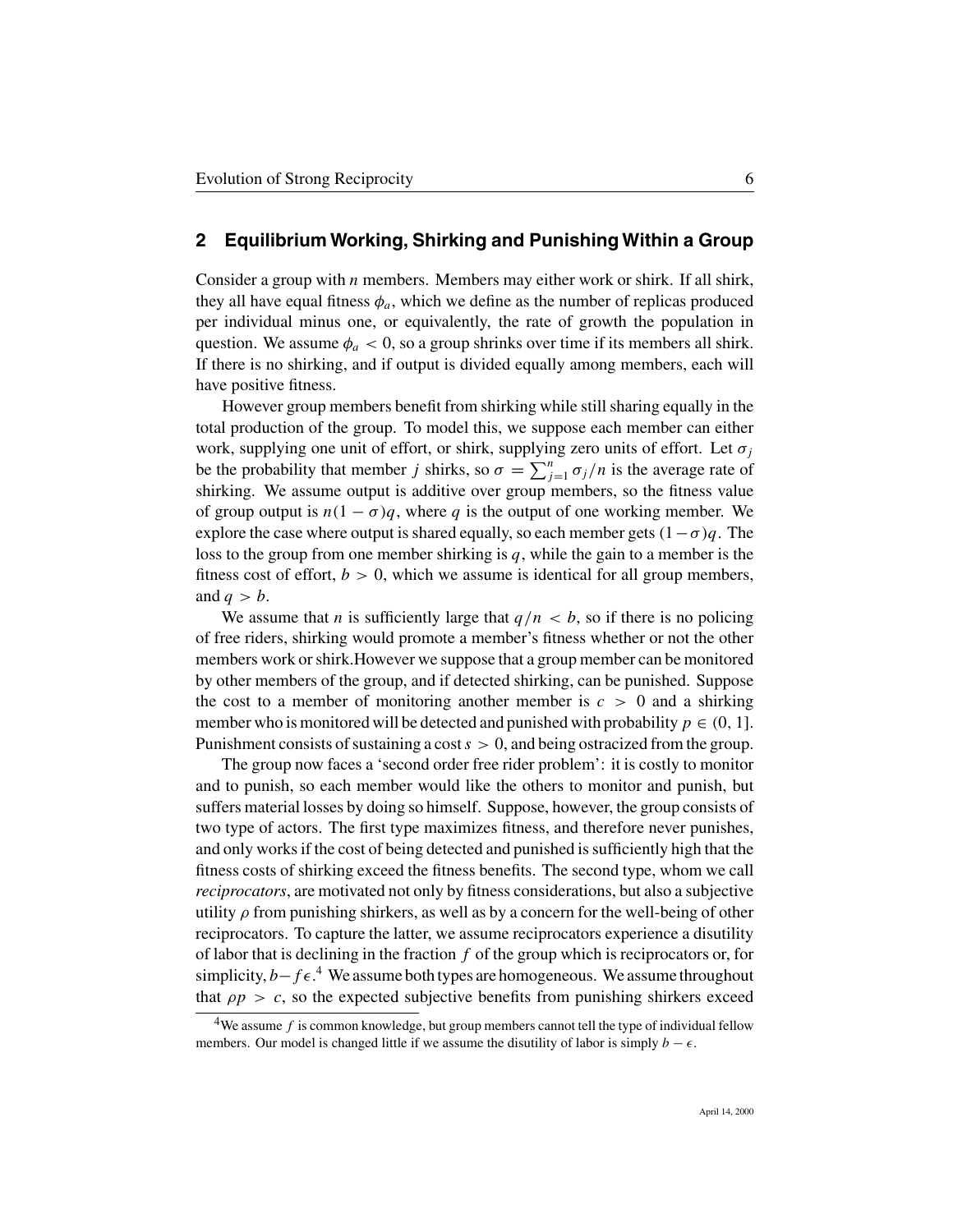the cost of monitoring a shirker. We call the fitness-maximizers *non-reciprocators*. Finally, we assume that the utility of punishment accrues to reciprocators only if the level of cooperation in the group is strictly positive (this eliminates the uninteresting 'masochistic' equilibrium in which no one works and nevertheless reciprocators punish).

The introduction of reciprocators solves the second order free rider problem only by displacing it to the following question: How might the behaviors associated with preferences that are not fitness-maximizing—namely those associated with  $\rho$  and  $\epsilon$ —have evolved under the influence of natural selection operating on genetically transmitted traits? To answer this we explore whether individuals with these preferences might enjoy an average level of fitness as great as the fitness-maximizing non-reciprocators. Thus, we will have to distinguish between individual utilities, which regulate behaviors, and levels of fitness, which determine the evolution of the composition of the population. When we refer to payoffs, we mean the utilities, which only in the case of non-reciprocators is equivalent to fitness.

We assume a non-reciprocator cannot be distinguished from a reciprocator. While the act of shirking is observable, the type of a shirker need not be deducible therefrom. Moreover, since shirkers are ostracized, members do not accumulate information concerning other members's behavior in previous periods, so we are free to assume that all group members are monitored equally. Moreover, our homogeneity assumptions imply that there will be a common rate of monitoring  $\mu$  in equilibrium for all reciprocators, while non-reciprocators do not monitor. There will also be a common rate of shirking  $\sigma_r$  for reciprocators and  $\sigma_n$  for non-reciprocators, so if the proportion of reciprocators is  $f$ , we have

$$
\sigma = f \sigma_r + (1 - f) \sigma_n. \tag{1}
$$

If a reciprocator monitors, the likelihood of detecting a non-reciprocator shirking is  $\sigma_n$ *p*, and the corresponding likelihood for a reciprocator is  $\sigma_r$ *p* so the expected net cost of monitoring is<sup>5</sup>

$$
c - (p\rho f \sigma_r + p\rho (1 - f) \sigma_n) = c - p \sigma \rho. \tag{2}
$$

For simplicity, we assume the probability that a shirker is detected not working when each of the reciprocators monitors at rate  $\mu$  is linear in total monitoring, and

$$
c - p \left( \overline{f} \sigma_r + (1 - \overline{f}) s_n \right) \rho.
$$

<sup>5</sup>To be exact, we should take into account the fact that no member can monitor himself, so the correct formula is

where  $\overline{f} = (fn - 1)/n$ . To simplify the exposition, however, we will assume *n* is sufficiently large that we can replace  $\overline{f}$  by f in our calculation, after which the previous expression simplifies to the above expression.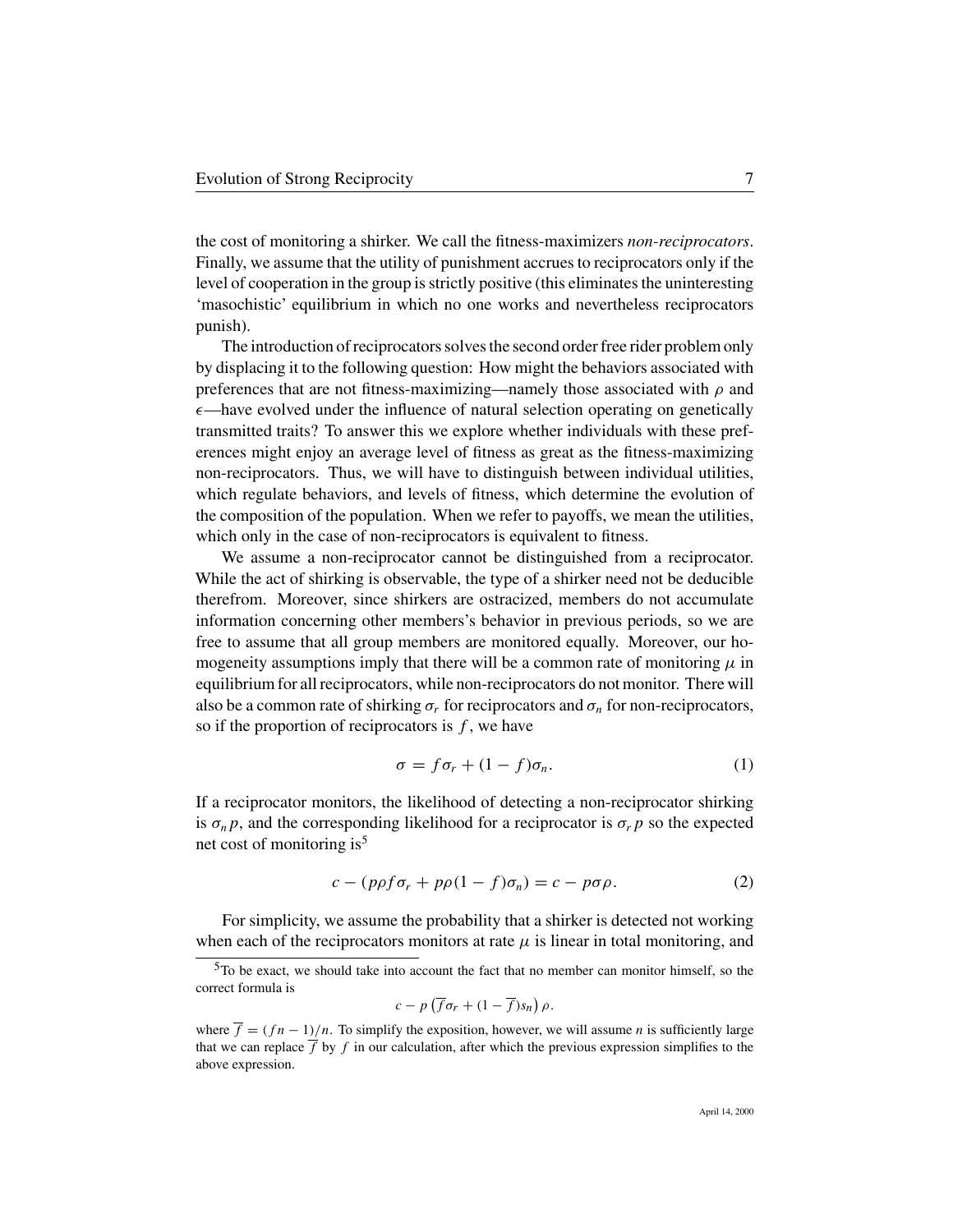so equals  $f \nuparrow \mu \nu$ . Writing the gain to a non-reciprocator from shirking as the cost of working minus the foregone share of output, we have

$$
g_n = b - \frac{q}{n}.\tag{3}
$$

Given s, we can write the expected non-reciprocator gain from shirking as  $g_n$  – *f* nµps. Reciprocators gain  $b - q/n - \epsilon f$  from shirking, so  $g_r = g_n - \epsilon f$ . Then if  $\sigma_n$  and  $\sigma_r$  are chosen by reciprocators and non-reciprocators as best responses, we have

$$
\sigma_n \begin{cases}\n= 0, & g_n < f n \mu p s \\
\in [0, 1], & g_n = f n \mu p s \\
= 1, & g_n > f n \mu p s\n\end{cases}\n\quad\n\sigma_r \begin{cases}\n= 0, & g_r < f n \mu p s \\
\in [0, 1], & g_r = f n \mu p s \\
= 1, & g_r > f n \mu p s\n\end{cases} \tag{4}
$$

We assume that  $g_r < 0$  when  $f = 1$ , so that universal cooperation holds in a group of reciprocators with no monitoring. However for  $f < 1$ , any Nash equilibrium involves positive shirking, since if  $\sigma = 0$  then  $p\rho\sigma < c$ , so  $\mu = 0$ , so the cost of shirking is zero, and since  $g_n > 0$ , it follows that  $\sigma_n = 1$  so  $\sigma > 0$  by (1), which is a contradiction. Thus we must investigate conditions under which  $0 < \sigma < 1$  in equilibrium. We shall assume throughout that (a)  $p\rho > c$ , so that unless  $\sigma = 0$ , reciprocators monitor when the probability of detecting shirking is sufficiently high; (b)  $b > q/n$ , so that non-reciprocators will shirk if there is no punishment; and (c)  $b < q/n + \epsilon$ , so that in a group of all reciprocators there zero shirking even without punishment.

As described in Proposition 1 in the Appendix, this model has several possible equilibria, depending on the relationship between the fraction  $f$  of reciprocators and the various model parameters. To simplify the analysis, we shall assume the following inequality which, as shown in the Appendix, eliminates only implausible and uninteresting regions:

$$
\frac{c}{p\rho} + \frac{g_n}{nps + \epsilon} > 1.
$$
 (5)

We then have

Theorem 1. *Under the stated assumptions the following cases are nonempty and exhaustive.*

(a) If  $f \leq g_n/(nps + \epsilon)$  then  $\sigma = \sigma_r = \sigma_n = 1$  and  $\mu = 0$ . This is the **asocial equilibrium** *in which all members shirk and there is no monitoring or punishment;*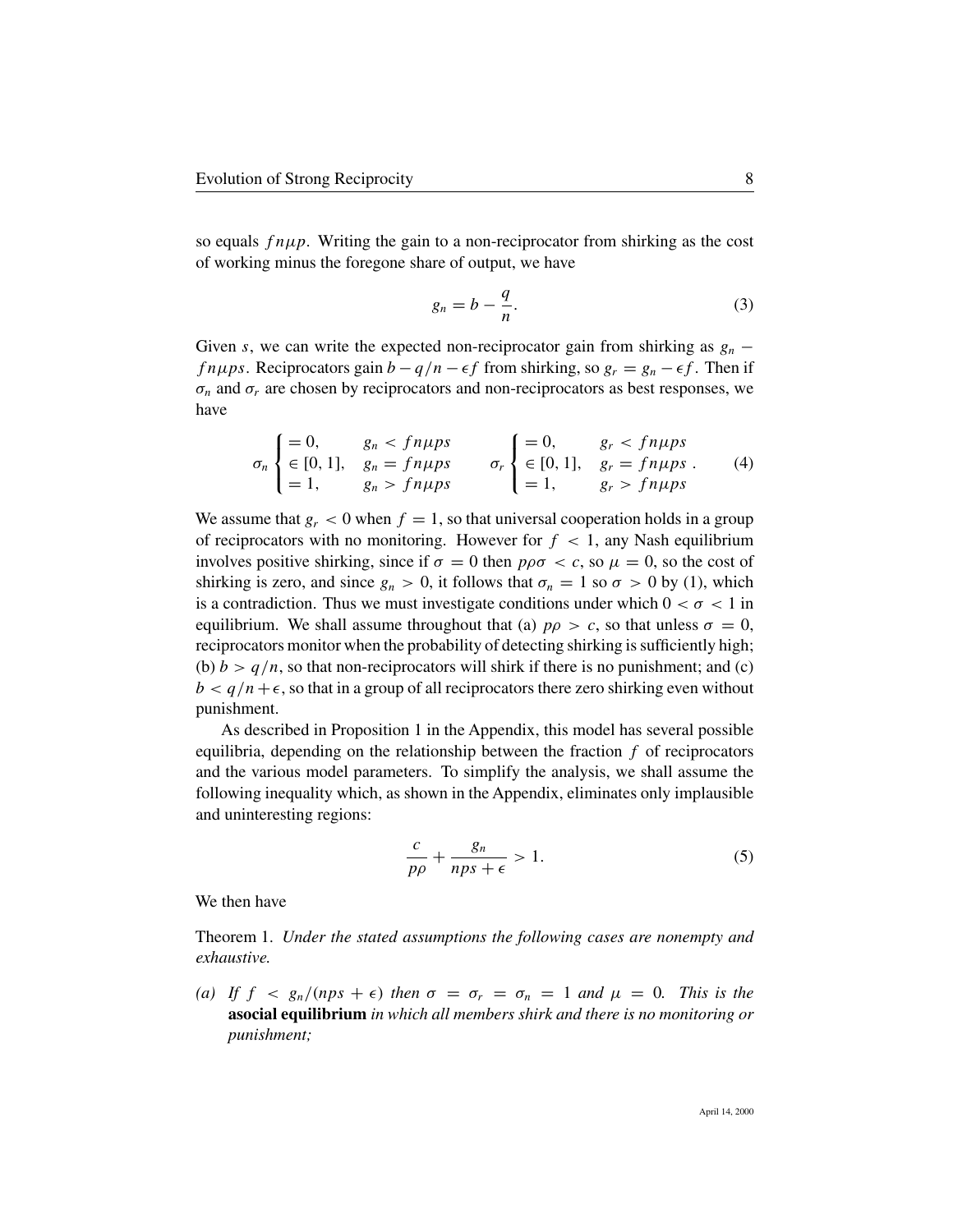*(b)* If  $g_n/(nps + \epsilon) < f < g_n/\epsilon$  then  $\sigma_n = 1$ ,

$$
\sigma_r = \frac{1}{f} \left[ \frac{c}{p\rho} - (1 - f) \right],\tag{6}
$$

*so*  $\sigma = c/p\rho$  *and*  $\mu = g_r/fnps$ *. This is the* **social equilibrium** *in which non-reciprocators do not work and reciprocators have positive shirking, while monitoring with less than certainty;*

*(c)* If  $g_n/\epsilon < f$ , then  $\sigma_n = 1$ ,  $\sigma_r = 0$ ,  $\sigma = 1 - f$  and  $\mu = 0$ . This is the **unconditional cooperation equilibrium** *in which reciprocators never shirk and never monitor, while non-reciprocators shirk with certainty.*

This theorem follows directly from Proposition 1 in the Appendix, since the other cases mentioned in the theorem violate (5).

#### **3 Group Level Equilibrium**

We have identified Nash equilibria for the behaviors of members in groups with given frequencies of reciprocators. Under what conditions will the within-group frequency of reciprocators be stationary? To explore the population dynamics within the group for the three cases identified by Theorem 1, we turn from the behavioral analysis involving utilities, to a reproduction analysis involving fitness. We will see that the frequency of reciprocators in the group may be stationary despite the greater within-group fitness of the non-reciprocators. The reason is that while nonreciprocators produce more replicas, some are expelled from the group, and there is some frequency of reciprocators for which the level of ostracism is sufficient to offset the greater fitness of non-reciprocators, leading to stationarity of  $f$ . We will account for those ostracized subsequently, when we study to evolution of the distribution of types not in a single group, but in the population as a whole.

Let  $\pi_r$  and  $\pi_n$  be the rate of change of the reciprocators and non-reciprocators in a social group per time period taking account of the numbers lost through ostracism. Then if the fraction of reciprocators is  $f_t$  at time t, we have

$$
f_{t+\Delta t} = \frac{f_t(1+\pi_r\Delta t)}{f_t(1+\pi_r\Delta t) + (1-f_t)(1+\pi_n\Delta t)}.
$$

Subtracting  $f_t$ , dividing by  $\Delta t$ , and passing to the limit, we get

$$
\frac{df_t}{dt} = f_t(\pi_r - \pi) = f_t(1 - f_t)(\pi_r - \pi_n). \tag{7}
$$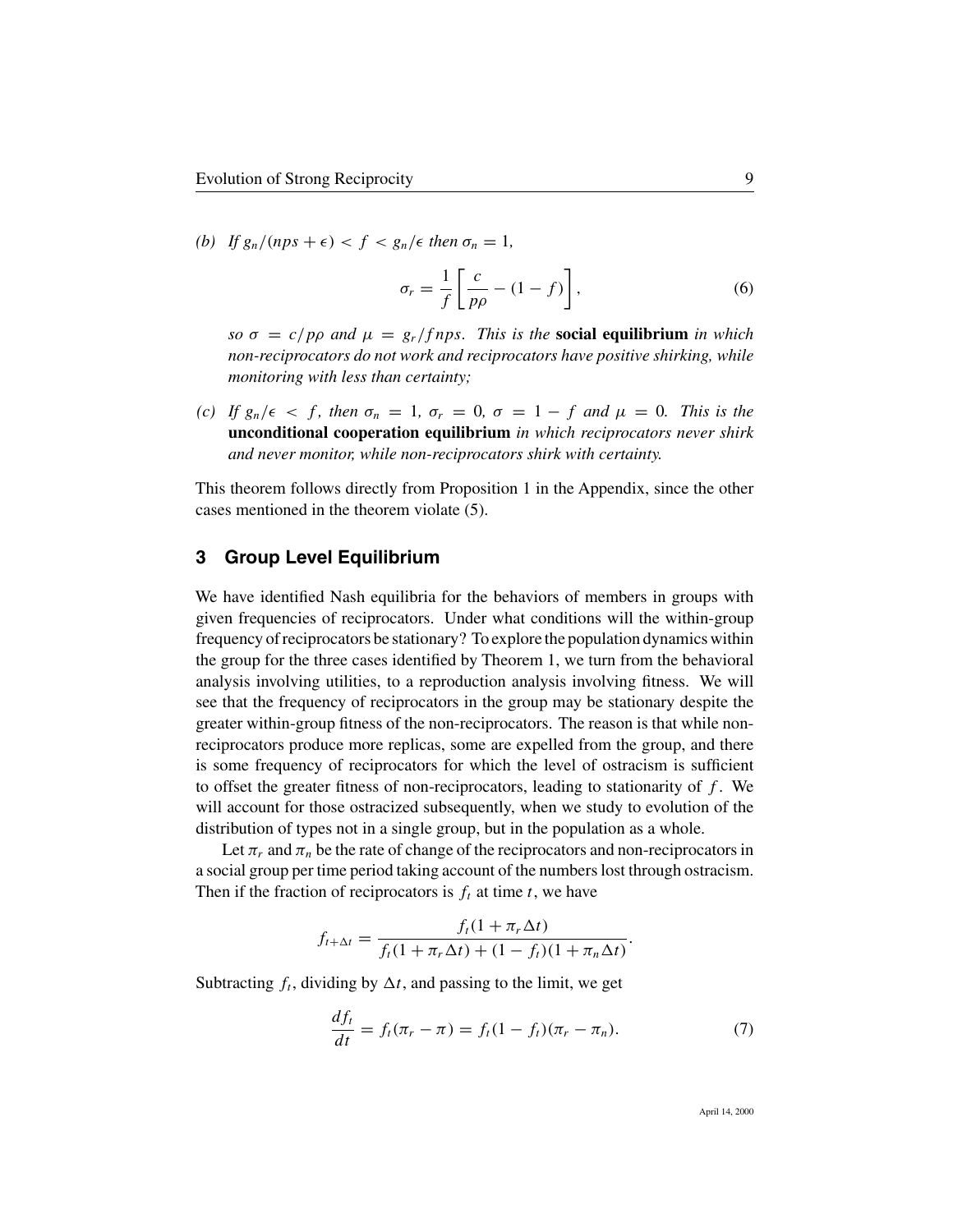Also, stability requires

$$
\frac{d\pi_r}{df_t} < \frac{d\pi_n}{df_t}.\tag{8}
$$

When f is in the social region, all agents receive fitness benefits  $q(1 - \sigma)$  as their share of group output while reciprocators bear a fitness cost of  $b(1 - \sigma)$  for working and  $\mu$ cn for monitoring. The fitness costs occasioned by the punishment of shirking, which are born by all non-reciprocators and  $\sigma_r$  of reciprocators, is sf np $\mu$ which, using (4), we can express as  $g_r$ . The fitness of each type when in social groups is thus given by

$$
\begin{aligned} \phi_n^s &= q(1-\sigma) - fnp\mu\\ \phi_r^s &= q(1-\sigma) - fnp\mu\sigma_r - b(1-\sigma_r) - \mu cn, \end{aligned}
$$

and the fitness advantage of the non-reciprocator group members over the reciprocators is then  $(\sigma_r - 1)g_r + b(1 - \sigma_r) + \mu cn$ . The expected contribution of each group member to the group's population in the next period is equal to their fitness minus the probability of ostracism if shirking, which is  $f np\mu = g_r/s$ . Thus

$$
\pi_n = \phi_n^s - f n p \mu,\tag{9}
$$

$$
\pi_r = \phi_r^s - \sigma_r f n p \mu. \tag{10}
$$

Equating the two rates of increase, we find that the only equilibrium in the region is given by

$$
f^* = \frac{g_n}{\epsilon} - \frac{bs(1-\sigma)}{\epsilon((1-\sigma)(1+s)-\sigma\rho)}.\tag{11}
$$

Also

$$
\frac{d}{df}(\pi_r - \pi_n)|_{f^*} = -\frac{\epsilon((1 - \sigma)(1 + s) - \sigma\rho)}{sf^*}.
$$
 (12)

Since  $f^* < g_n/\epsilon$ , the denominator in the second term in (11) must be positive. Therefore the numerator in (12) is positive, so the equilibrium is stable. In the unconditional cooperation region all members receive  $qf$ , but reciprocators pay b for working while non-reciprocators do not. Therefore  $\pi_r - \pi_n = -b$  in this region, so the fraction  $f$  of reciprocators declines through the region. Figure 1 illustrate the within group dynamics and the stable equilibrium in the social region.

Figure 2 illustrates the stable equilibrium for a social group for a particular choice of the model's parameters  $(c, \rho, s, b, q, n, p, \epsilon)$ . The size of the group in the example and the other parameters have been deliberately chosen to make shirking highly fitness-beneficial for those who escape punishment and thus to illustrate a case in which both types are represented at substantial frequencies and shirking is not uncommon in the resulting equilibrium. The values are stationary in two senses.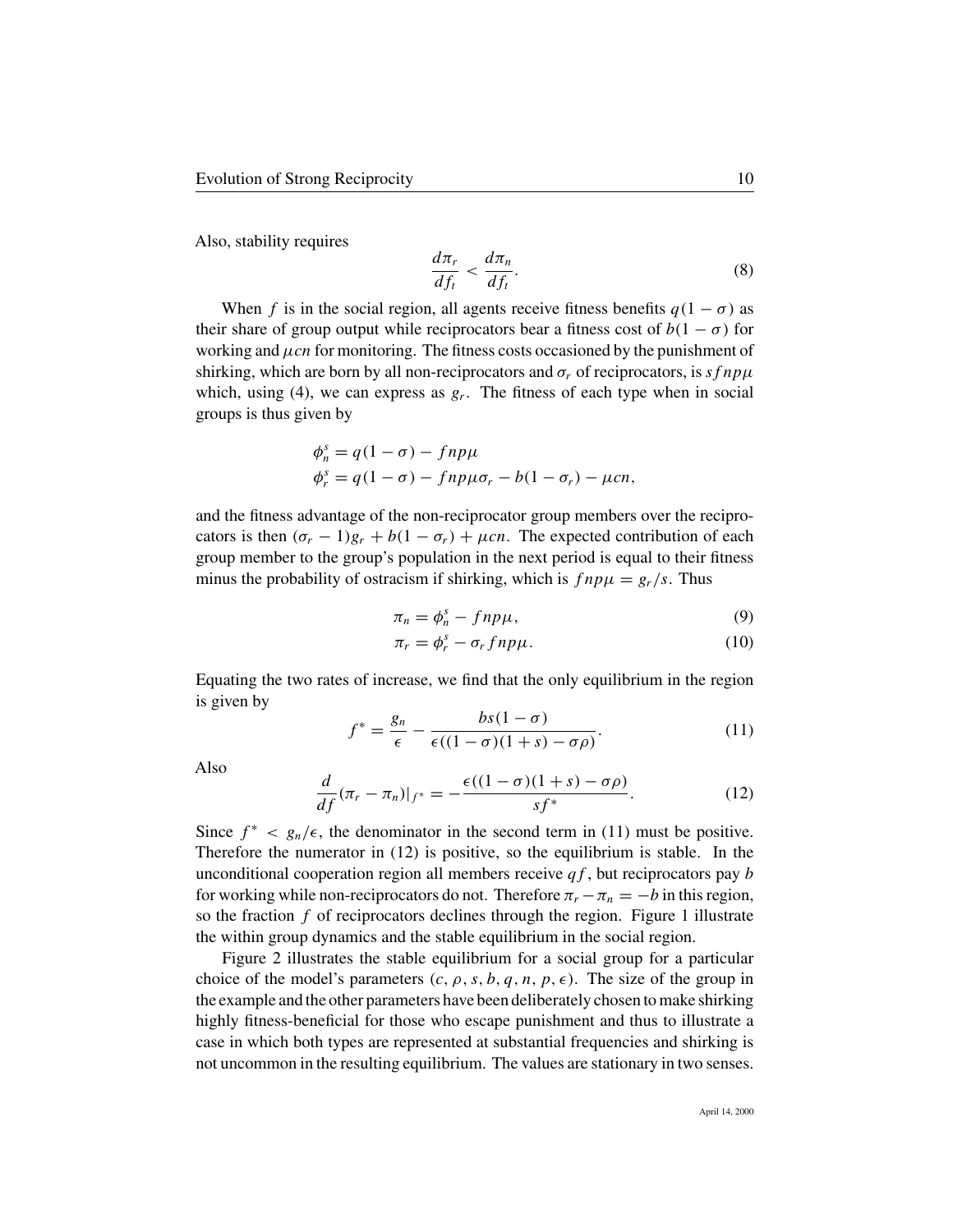

**Figure 1:** Within-Group Dynamics: $df/dt = \pi_r(f) - \pi_n(f)$ , so  $f = f^*$  is a stable equilibrium with basin of attraction  $(g_n/(nps + \epsilon), 1]$ , and  $f = 0$  is neutrally stable for  $f < g_n/(nps + \epsilon)$ .

First, the behaviors of the individuals are best responses and so the outcome is a Nash equilibrium for the within-group population frequency  $f^*$ . Second, the frequency of each type is stationary under the replicator dynamic (12), the differential fitness of the non-reciprocators being offset by their greater likelihood of being ostracized.

#### **4 Population Dynamics and Equilibrium**

It remains to show that the fraction of reciprocators in the population, has a timeinvariant equilibrium value, despite the fact reciprocators have lower fitness than non-reciprocators when the two types interact in a social group. To do this we first show that in equilibrium the composition of the social and asocial groups differ with reciprocators constituting a larger fraction in the former, and then show that population level average fitness of the two types is equalized at a positive value  $\tau$ .

We assume the population consists of social and asocial groups. We assume all social groups are of size  $n > 1$ , and we ignore unconditional cooperation groups since they lie in the basin of attraction of the social groups. We assume social groups are in internal equilibrium as described in the previous section, with  $f^*$  being the fraction of those in social groups who are reciprocators, given by (11). We also define  $f_*$  to be the fraction of those in asocial groups who are reciprocators. We have  $f_* < g_n/(nps + \epsilon)$ , but the value of  $f_*$  is yet to be determined. We can express the fraction  $\tau$  of reciprocators in the population as

$$
\tau = \alpha f^* + (1 - \alpha) f_*,\tag{13}
$$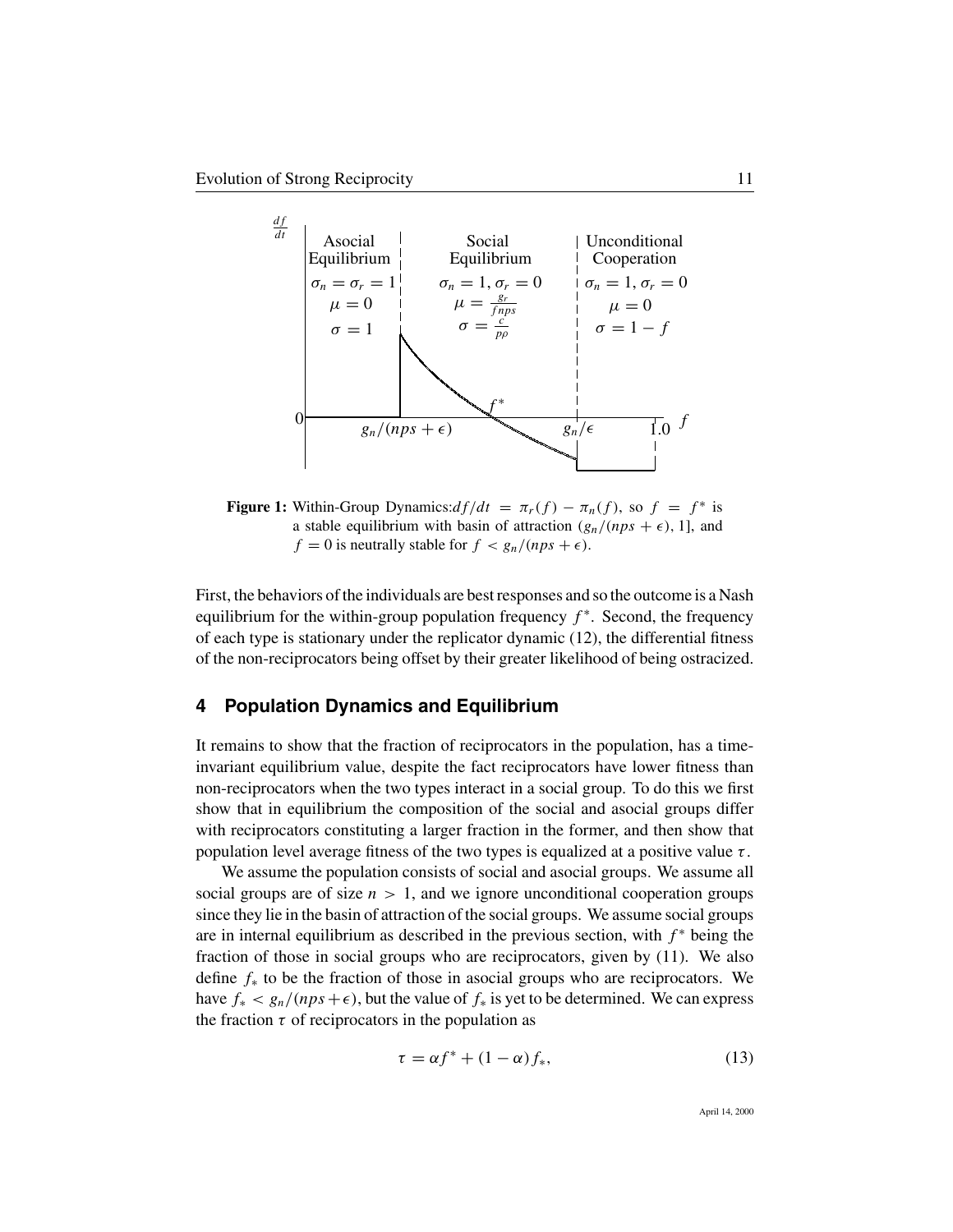| Variable                | Value | Description                                  |
|-------------------------|-------|----------------------------------------------|
| μ                       | 0.013 | Monitoring Rate by Reciprocators             |
| $\sigma_r$              | 0.501 | <b>Shirking Rate by Reciprocators</b>        |
| $\sigma_n$              | 1.000 | Shirking Rate by Non-Reciprocators           |
| $\sigma$                | 0.600 | <b>Average Shirking Rate</b>                 |
| $f^*$                   | 0.802 | Frequency of Reciprocators                   |
| $\phi_r^s$              | 0.095 | <b>Fitness of Reciprocators</b>              |
| $\phi_n^s$              | 0.100 | Fitness of Non-Reciprocators                 |
| $f$ np $\mu$ $\sigma_r$ | 0.005 | Rate of Ostracism of Reciprocators           |
| $f$ np $\mu$            | 0.011 | Rate of Ostracism of Non-Reciprocators       |
| $\pi_r$                 | 0.090 | Rate of growth of Reciprocators in Group     |
| $\pi_n$                 | 0.090 | Rate of growth of Non-Reciprocators in Group |

**Figure 2:** Equilibrium Working, Shirking, and Punishing in the Social Region. The equilibrium for this region is generated using the following parameter values:  $n = 40$ ,  $q = 0.25$ ,  $s = 0.0052$ ,  $b = 0.011$ ,  $p = 0.025$ ,  $\rho = \epsilon = b/2, c = 0.000079.$ 

Let  $-\beta$  be the immigration rate into social groups that maintains group size, so that

$$
\beta = -\pi_r(f^*) = -\pi_n(f^*). \tag{14}
$$

We assume members ostracized from a social group migrate to asocial groups. Also, if  $\beta < 0$  (social group population is increasing),  $|\beta|n$  members of each social group migrate to form new social groups, and if  $\beta > 0$ , members of asocial groups migrate back to social groups (since social groups cannot discriminate by type, we assume immigrants have the same fraction of reciprocators as the asocial groups from which they came). We shall assume the more plausible case that social groups are sufficiently fit that no post-ostracism immigration is need to maintain group size; i.e.,  $\beta \leq 0.6$  Stationarity of  $f^*$  and  $f_*$  require that the composition of immigrants to the group be identical to the composition of those ostracised, the latter being just the ratio of the shirking probability of reciprocators to the average shirking rate in the social groups or

$$
f_* = f^* \frac{\sigma_r}{\sigma} \tag{15}
$$

(we prove this result in the Appendix). As  $\sigma_r < \sigma$ , (15) shows that the equilibrium frequency of reciprocators in asocial groups is less than their frequency in social groups.

<sup>&</sup>lt;sup>6</sup>Our results continue to hold when  $\beta > 0$  if  $\beta$  is not too large, but we believe that this case is implausible and do not consider it further.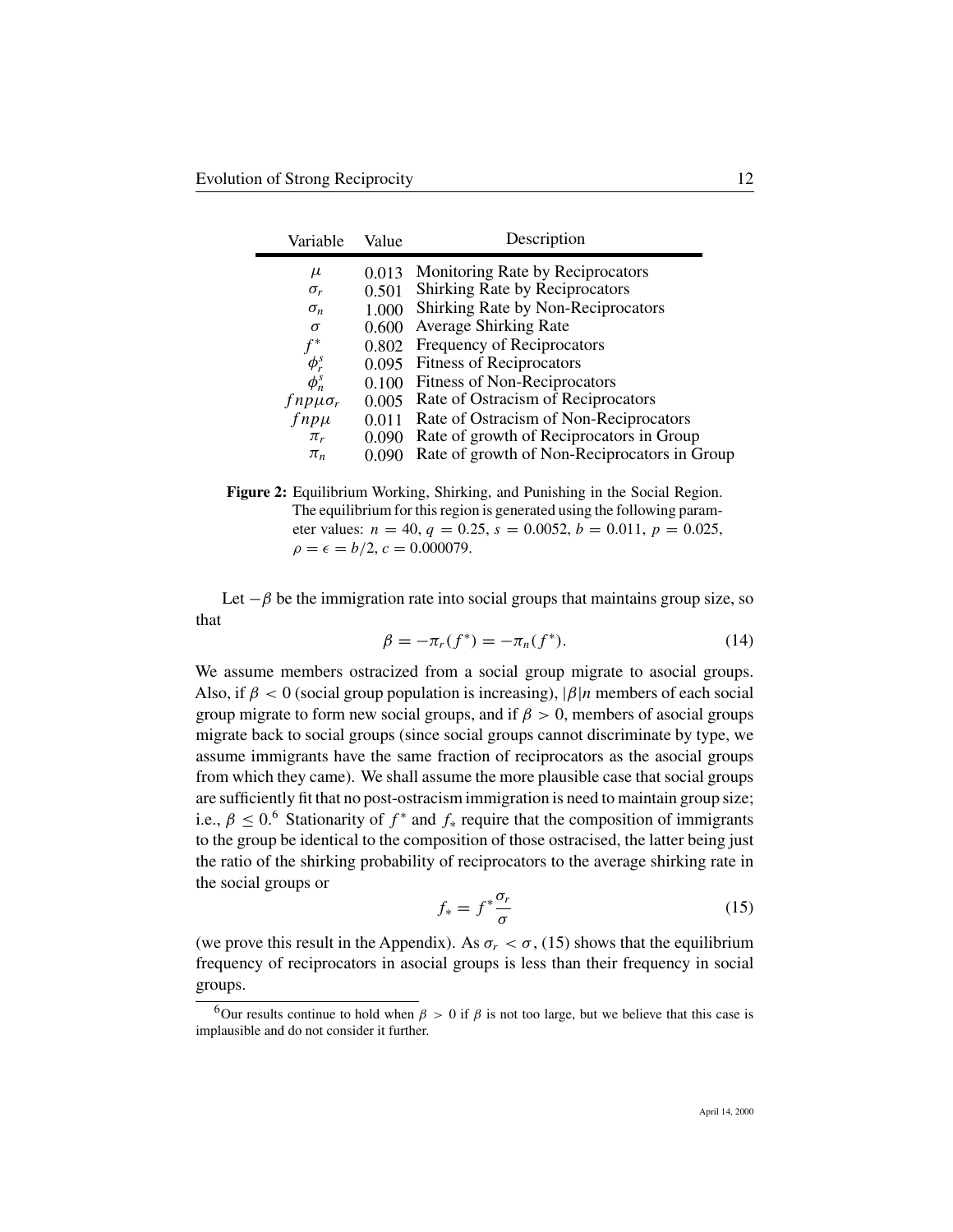Now let  $\phi_r$  and  $\phi_n$  be the average fitness of reciprocators and non-reciprocators in the population. We can then derive a replicator dynamic, as in (7), now defined at the population rather than the group level. The replicator equation for the fraction of reciprocators in the population is given by,

$$
\frac{d\tau}{dt} = \tau (1 - \tau)(\phi_r - \phi_n),\tag{16}
$$

from which we see that stationarity of  $\tau \in (0, 1)$  requires that  $\phi_r = \phi_n$ ; i.e., population-average fitnesses of reciprocators and non-reciprocators must be equal.

We obtain the expression for  $\phi_r$  as follows. Let  $\alpha_r$  be the fraction of reciprocators who are in social groups, then

$$
\phi_r = \alpha_r \phi_r^s + (1 - \alpha_r) \phi_a. \tag{17}
$$

Similarly, if  $\alpha_n$  is the fraction of non-reciprocators who are in social groups, we have

$$
\phi_n = \alpha_n \phi_n^s + (1 - \alpha_n) \phi_a. \tag{18}
$$

Moreover if  $f^*$  and  $f_*$  are at their equilibrium values,  $\alpha_r$  and  $\alpha_n$  are determined by the distribution of the population between the social and asocial group, so we have

$$
\alpha_r = \frac{\alpha f^*}{\alpha f^* + (1 - \alpha)f_*}, \qquad \alpha_n = \frac{\alpha (1 - f^*)}{\alpha (1 - f^*) + (1 - \alpha)(1 - f_*)}, \qquad (19)
$$

where, as before,  $\alpha$  is the fraction of the total population in social groups. The fitness of the two types in social groups is the number of members of the population contributed by each member of the group minus one or the post ostracism rate of growth of the group  $(-\beta)$  plus the per person contribution to the population outside the group (by ostracism). Thus we have

$$
\phi_r^s = \sigma_r v - \beta, \qquad \phi_n^s = v - \beta,
$$
\n(20)

where  $v = f^* np\mu$  is the rate at which shirkers are ostracized from social groups. From this it can be seen that the fitness of the reciprocators is lower: the two types contribute equally to the groups population (because  $f$  is stationary) while the non-reciprocators contribute more to the larger population.

Substituting these expressions in (17) and (18) and solving for the equilibrium condition  $\phi_r = \phi_n$ , we find that

$$
\frac{\nu \sigma_r - \beta - \phi_a}{\nu \sigma - \beta - \phi_a} = \frac{\alpha_n}{\alpha_r},\tag{21}
$$

which requires that the relative fitness disadvantage of the reciprocators in social groups—the left side of (21)—be offset by the fitness disadvantage imposed on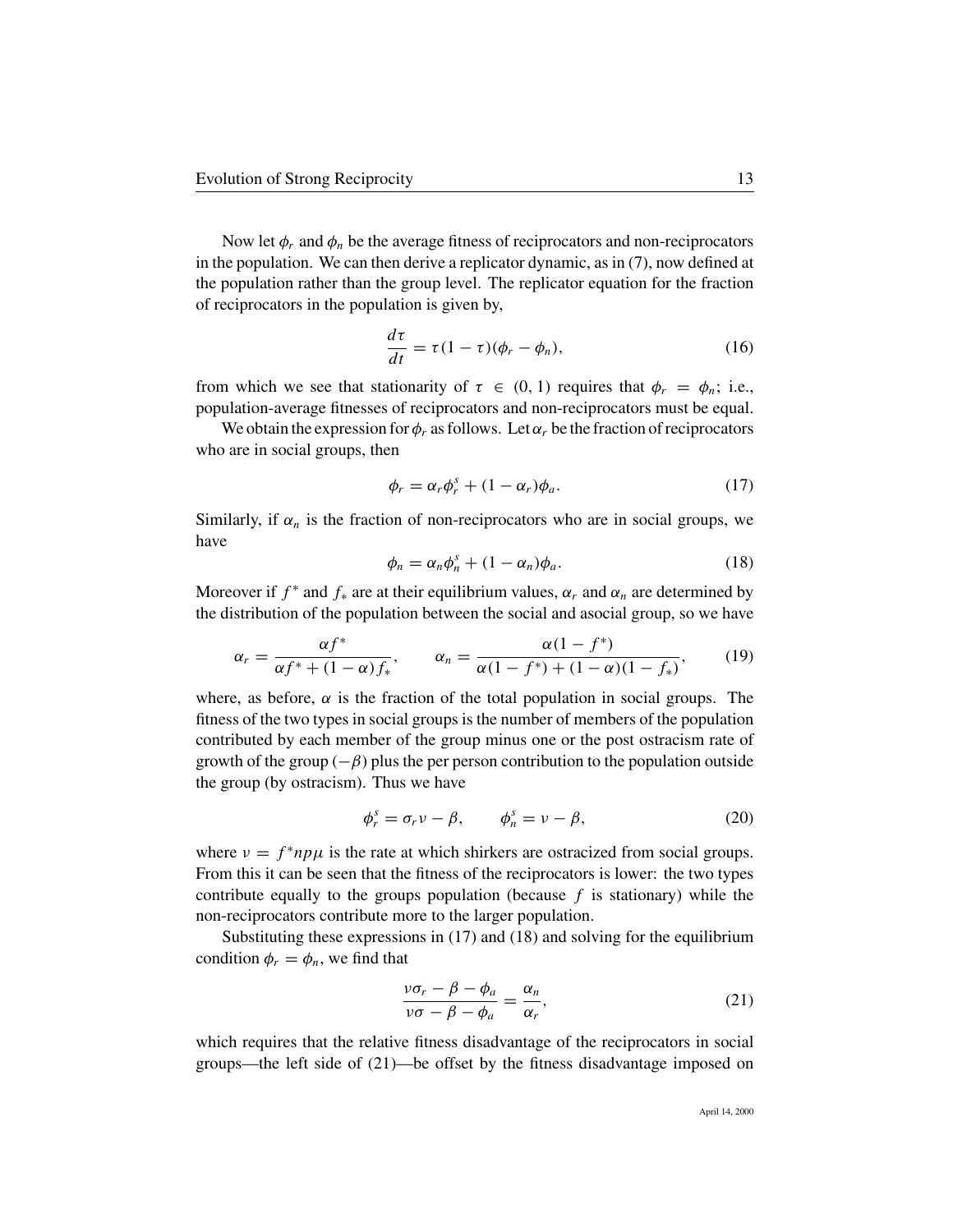

non-reciprocators by their disproportionate location in asocial groups, given by the right side of (21).

The variables in (21) are completely determined by the parameter values underlying the within-group equilibrium, except for  $\alpha_n/\alpha_r$ , which rises monotonically in  $\alpha$ , attaining a value of unity when all individuals are in social groups. Thus (21) determines the equilibrium fraction of the population in social groups, as is illustrated in Figure 3. In the figure the distance  $1 - \alpha_n/\alpha_r$  is the advantage enjoyed by reciprocators by dint of their favorable distribution among groups, while  $1 - (\nu \sigma_r - \beta - \phi_a)/(\nu \sigma - \beta - \phi_a)$  is the fitness disadvantage of reciprocators in social groups arising from their propensity to engage in costly monitoring and to work hard. The equilibrium value of  $\alpha$  is

$$
\alpha^* = \frac{-(\beta + \phi_a)}{\nu(1 - f^*(1 - s_r)) - \beta - \phi_a}.
$$
 (22)

This expression is always less than unity, and is strictly positive if

$$
\beta < -\phi_a. \tag{23}
$$

The right hand side of (23) is strictly positive, so  $\alpha^* \in (0, 1)$  given our assumptions that  $\beta \leq 0$  and  $\phi_a < 0$ .

Given  $\alpha^*$ , the equilibrium distribution of types in the population is also determined, as the distribution of types within the asocial and social groups is unchanging. From (13) we have

$$
\tau^* = \alpha^* f^* + (1 - \alpha^*) f_*.
$$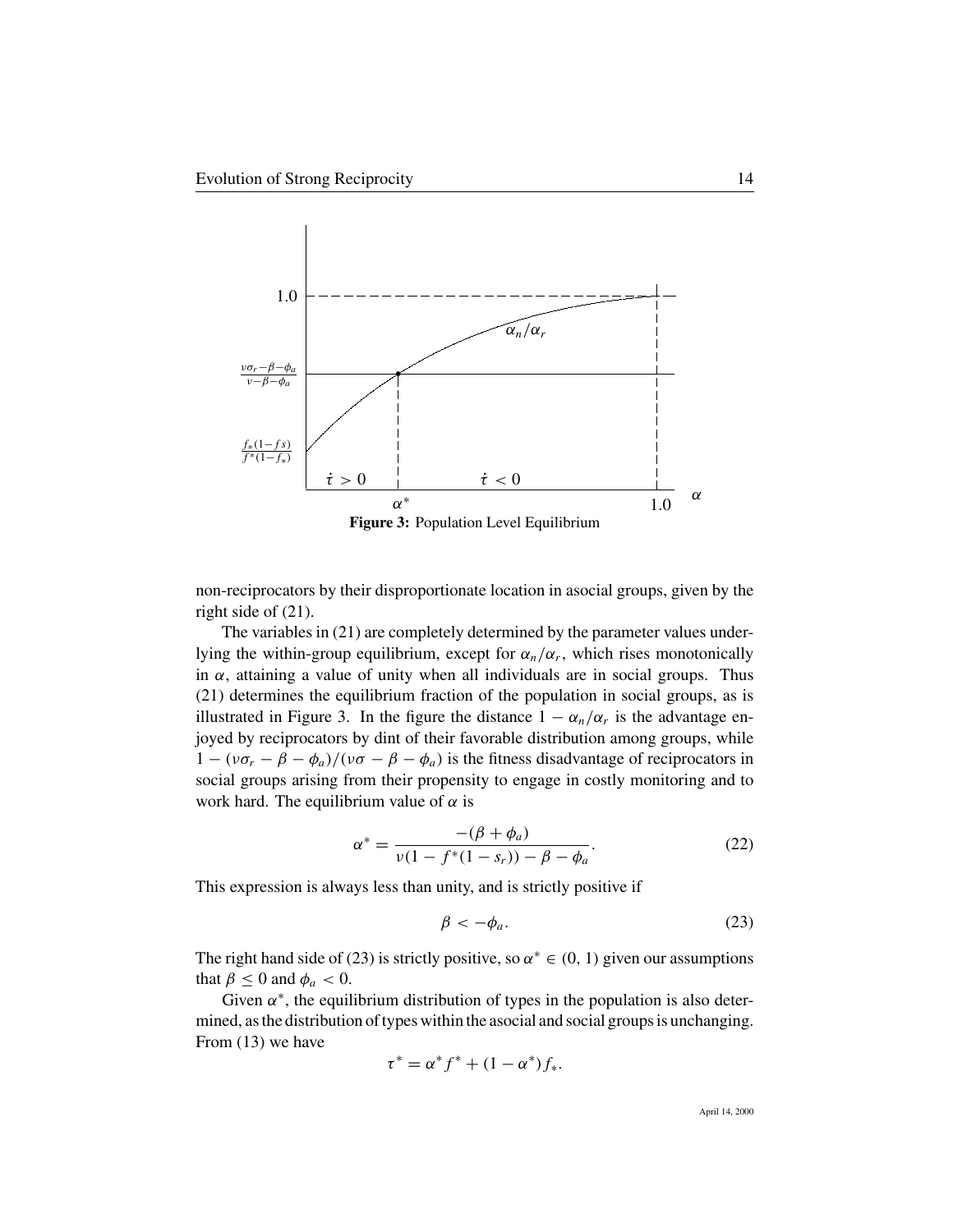The dynamics of the population frequency of reciprocators is illustrated by Figure 3. For  $\alpha > \alpha^*$  the fitness disadvantage imposed on non-reciprocators by their disproportionate location in asocial groups falls short of their fitness advantages in social groups, so  $d\tau/dt < 0$ . When  $\alpha = 1$  they suffer no fitness disadvantage due to their distribution among groups (all are in social groups), so their fitness advantage in social groups is the only selective force at work. For analogous reasons, when  $\alpha < \alpha^*$  the reverse is true. Because these results hold when  $\alpha = 0$ , a small group of mutant reciprocators would proliferate in a population of non-reciprocators.

| Variable   | Value | Description                                              |
|------------|-------|----------------------------------------------------------|
| τ          |       | 0.800 Population Frequency of Reciprocators              |
| $\alpha$   |       | 0.968 Fraction of Population in Social Groups            |
| $\alpha_r$ |       | 0.973 Fraction of Reciprocators in Social Groups         |
| $\alpha_n$ |       | 0.947 Fraction of Non-Reciprocators in Social Groups     |
| $f_*$      |       | 0.670 Frequency of Reciprocators in Asocial Groups       |
| $\phi_n$   |       | 0.090 Average Fitness of Non-Reciprocators in Population |
| $\phi_r$   |       | 0.090 Average Fitness of Reciprocators in Population     |
| $\phi_a$   |       | -0.100 Fitness in Asocial Groups                         |
| $\phi_r^s$ |       | 0.095 Fitness of Reciprocators in Social Groups          |
| $\phi_n^s$ |       | 0.100 Fitness of Non-Reciprocators in Social Groups      |
|            |       |                                                          |

**Figure 4:** Reciprocators and Non-Reciprocators in Population Level Equilibrium. The parameter values used to generate the equilibrium are identical to those in the notes of Figure 2.

The population-level equilibrium supported by the parameter values used in the example of the within-group equilibrium (Figure 2) is shown in Figure 4. In this example most agents are in social groups, with the asocial status representing a temporary condition of those ostracized from social groups before relocating in a social group. Like the heterogeneity of the social groups and the high frequency of shirking illustrated in Figure 2, this aspect of our example may accurately reflect empirical realities in the relevant populations.

We then have

Theorem 2. *There is a unique equilibrium fraction of reciprocators*  $\tau^* > 0$ . *This equilibrium is stable in the replicator dynamic given by (16).*

Corollary 2.1. *A small number of reciprocators can invade a large population of non-reciprocators.*

To prove the theorem notice that  $\alpha^* > 0$  implies  $\tau^* > 0$  because social groups are unsustainable without reciprocators. But it is easily to show that  $\alpha \in (0, 1)$ ,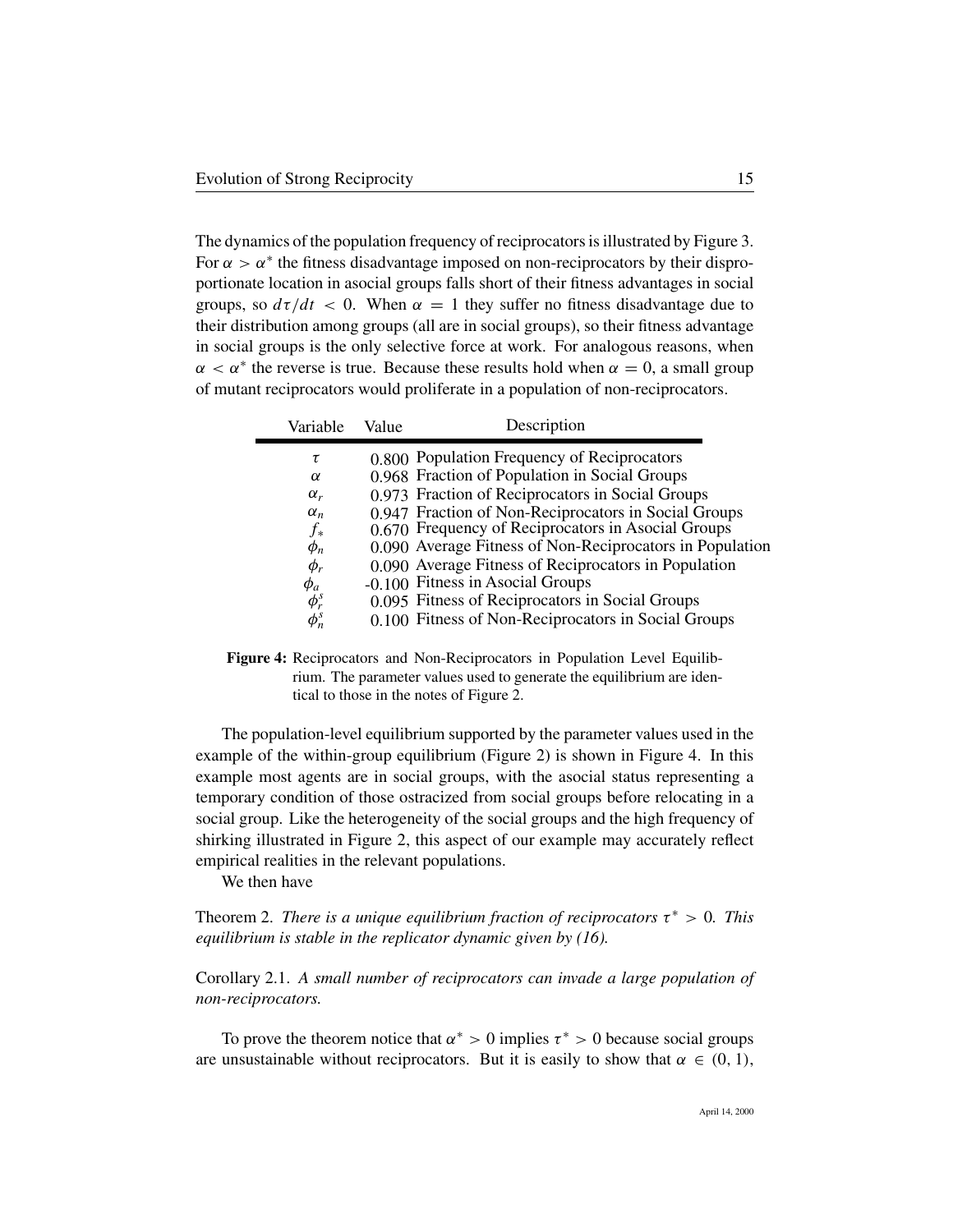because  $\beta + \phi_a < 0$ . Let us write  $g(\alpha) = \alpha_n/\alpha_r$  and  $g^* = (\nu \sigma_r - \beta - \phi_a)(\nu - \beta - \phi_a)$ . Then  $\tau^* = \alpha^* f^* + (1 - \alpha^*) f^*$ , where  $\alpha^*$  is the solution to  $g(\alpha) = g^*$ . We have

$$
g^* - g(0) = \frac{-(f^* - f_*)(\beta + \phi_a)}{(1 - f_*)f^*(v - \beta - \phi_a)},
$$

which is strictly positive if  $\beta + \phi_a < 0$ . But if  $g^* > g(0)$  then  $d\tau/dt > 0$  by (16). Moreover  $g(1) = 1 > g^*$ , so by the mean value theorem there exists an  $\alpha^* \in (0, 1)$ satisfying  $g(\alpha^*) = g^*$ . Also

$$
g'(\alpha) = \frac{(f^* - f_*)(1 - f^*)}{f^*(1 - f_* + \alpha f_* - \alpha f^*)^2} > 0,
$$

so  $g(\alpha)$  is strictly increasing, implying that  $\alpha^*$  is unique. Finally, since  $\tau$  is a strictly increasing function of  $\alpha$ , the equilibrium at  $\alpha^*$  is clearly stable in (16). The corollary is true because  $g^* > g(0)$ . ■

#### **5 The Evolution of Reciprocity**

Can this model illuminate a process by which strong reciprocity might have become common in human populations? Do the interactions modeled here capture the relevant aspects of the social and physical environments of *Homo sapiens sapiens* during the past 200,000 to 50,000 years?<sup>7</sup> To answer this question we turn to recent and contemporary accounts of societies generally thought to resemble the foraging bands that were common during this period, among them the !Kung of Botswana and Namibia, the Ache of Paraguay, Batek of Malaysia, Hadza of Tanzania, Pandaram and Paliyan of South India, the Inuit of the Northwest territories, and the Mbuti Pygmies of Zaire. On the basis of this reading, we believe that our model may be illuminating. $8$  There is evidence that in some contemporary simple societies the lazy and the stingy are punished. Balikci (1970):177 reports the following concerning the Netsilik, an isolated tribe of Arctic hunters living on the Arctic coast:

…there is a general rule…according to which all able bodied men should contribute to hunting, and the returns of the hunt should be

 $7$ This is the time span of anatomically modern humans reported by Klein (1989):344. Foley's (1987):22 estimate is 100,000 years. The horticultural societies that eventually replaced foraging bands almost everywhere appeared 12-10,000 years ago. Even Klein's lower limit for the appearance of modern humans leaves ample time for significant change in gene distributions to have taken place under the kinds of selection pressures at work.

<sup>8</sup>Our main sources are listed in footnote 3. The difficulty in making inferences about simple societies during the late Pleistocene on the basis of contemporary simple societies is stressed by Foley (1987):75-78 and Kelly (1995).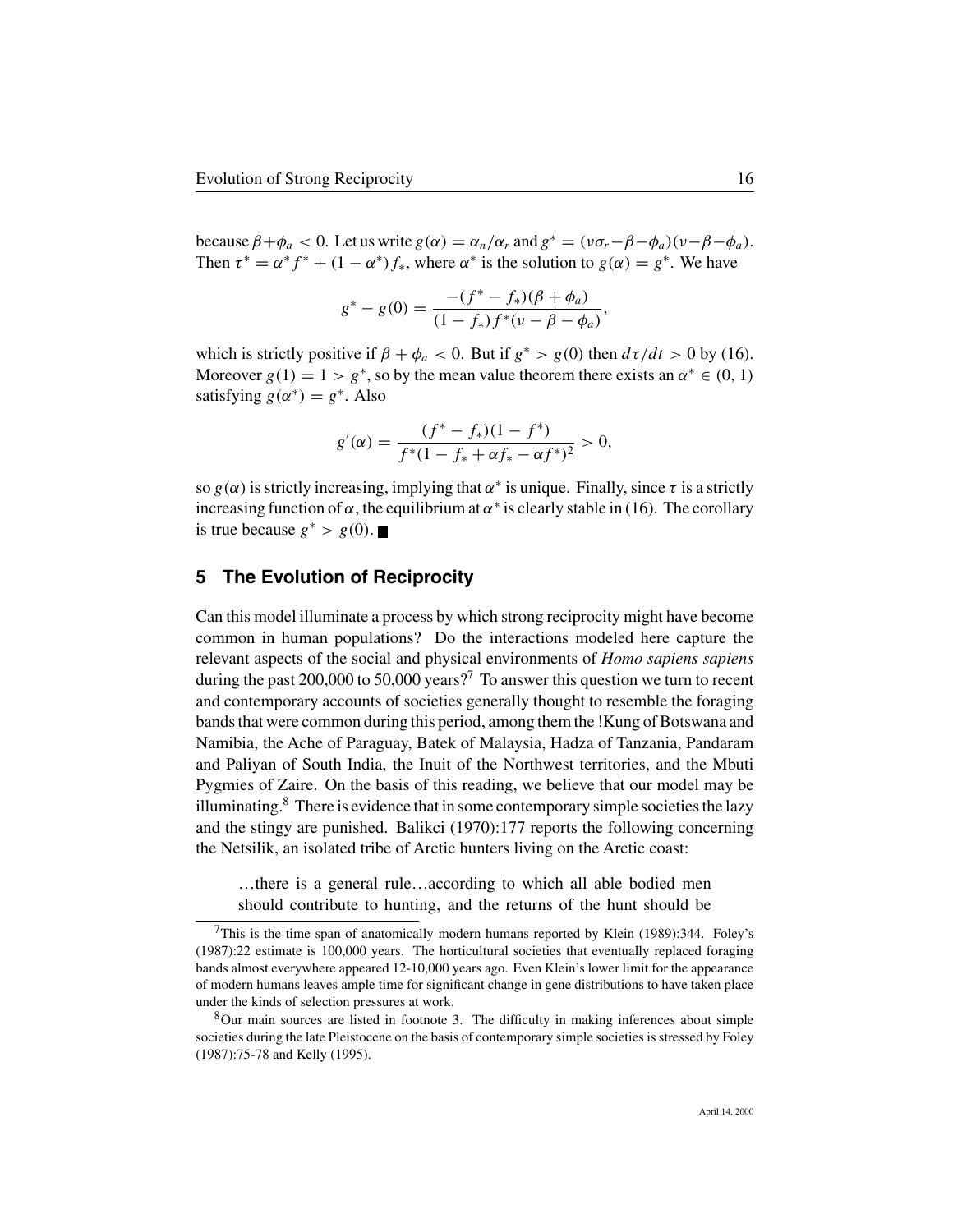shared according to established custom. Any activity in exception to this rule was bound to provoke criticism, various forms of conflict, and frequently social ostracism. (176)…lazy hunters were barely tolerated by the community. They were the objects of back biting and ostracism…until the opportunity came for an open quarrel. Stingy men who shared in a niggardly manner were treated similarly. (177)

#### And Lee (1979):458 reports that

The most serious accusations one !Kung can level against another are the charge of stinginess and the charge of arrogance. To be stingy, or far-hearted, is to hoard one's goods jealously and secretively, guarding them "like a hyena." The corrective for this is to make the hoarder give "till it hurts"; that is to make him give generously and without stint until everyone can see that he is truly cleaned out. In order to ensure compliance with this cardinal rule the !Kung browbeat each other constantly to be more generous and not to hoard.

Lethal violence among the !Kung is quite high so the costs of these conflicts must sometimes be borne by those seeking to uphold norms of sharing (Lee 1979).<sup>9</sup> More extensive evidence of punishment of norm violators is provided by Christopher Boehm's (1993) survey of the many studies in this area.

…intentional leveling linked to an egalitarian ethos is an immediate and probably an extremely widespread cause of human societies' failing to develop authoritative or coercive leadership. (226)

#### Bruce Knauft (1991):393,395 adds:

In all ethnographically known simple societies, cooperative sharing of provisions is extended to mates, offspring, and many others within the band. …This sharing takes place well outside the range of immediate kin, viz. among the diverse array of kin and non-kin who constitute the typical residence group of 25+ persons. Archeological evidence suggests that widespread networks facilitating diffuse access to and transfer of resources and information have been pronounced at least since the Upper Paleolithic…The strong internalization of a sharing ethic is in many respects the *sine qua non* of culture in these societies.

 $9By$  contrast to the reports of Lee and Balikci, however, Endicott (1988):118 reports horror expressed by a Batek informant at the thought of exiling a member whose laziness had caused some resentment.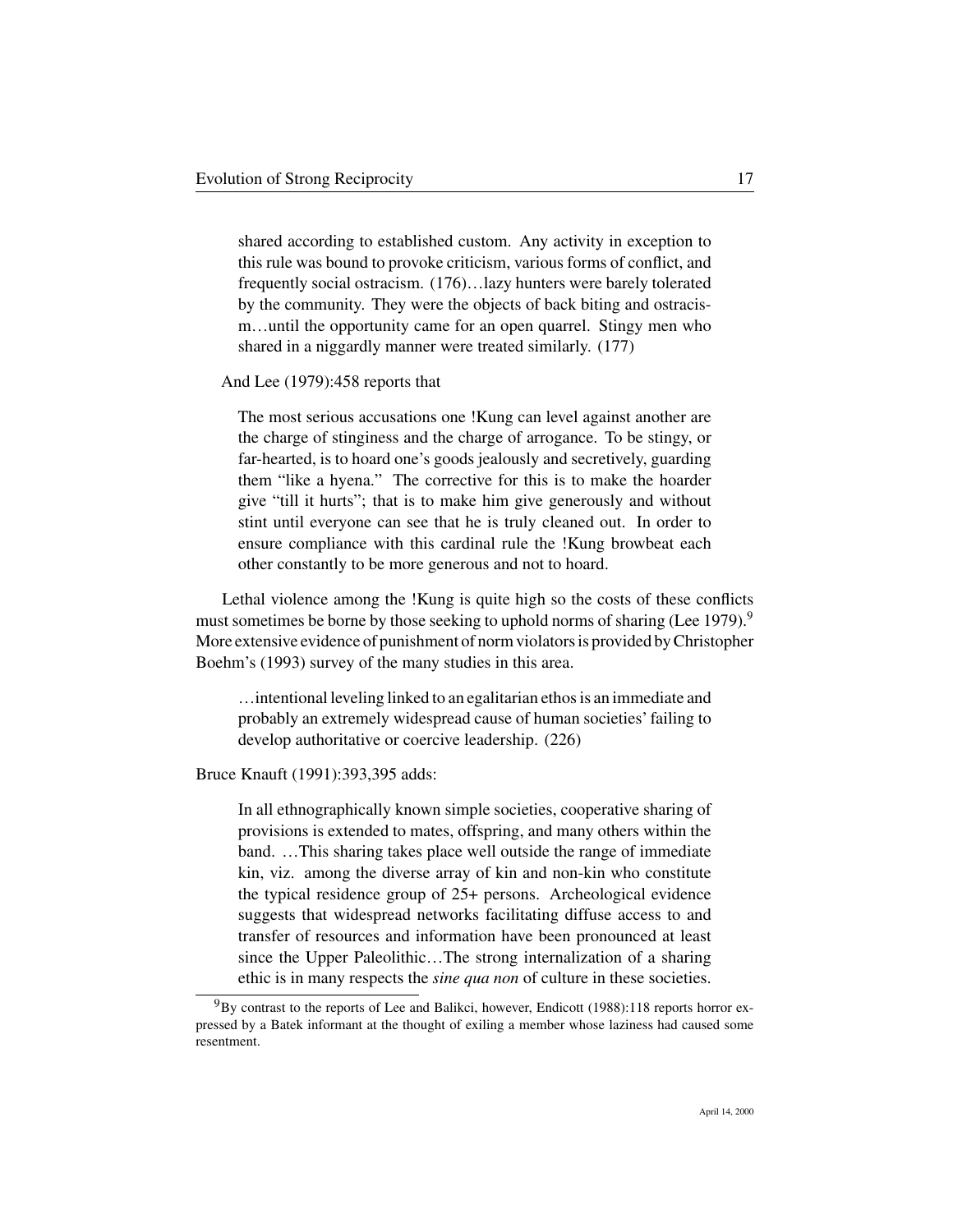Using data from forty-eight surviving simple societies, Boehm (1993):228 concluded that

the primary and most immediate cause of egalitarian behavior is a moralistic determination on the part of a local group's main political actors that no one of its members should be allowed to dominate the others.

Boehm further sought to determine whether intentional behavior (notably, social sanctioning) that had a leveling effect was widespread in such societies and more specifically whether it had any significant effects in suppressing the growth of authoritarian leadership. He found evidence that arrogant members of the group are constrained by public opinion, criticism and ridicule, disobedience, and extreme sanction:

…assassination is reported in 11 out of the 48.…behaviors that terminated relations with an overly assertive individual or removed him from a leadership role involved 38 of the 48 societies, while in an additional 28 instances the person was manipulated by social pressure.…the great majority of these misbehaviors involve dominance or self-assertion. (231)

among simple foragers, …group execution of overassertive persons seems to be rather frequent. (239)

We have modelled punishment simply as ostracism from the group. But in the ethnographic record it takes several forms, including group fissioning to minimize interacting with shirkers and the withdrawal of cooperation from shirkers who remain co-resident. Extensions of the model to include these forms of punishment are straightforward. An excluded subgroup of shirkers, for example, would most likely have too few reciprocators to sustain the social equilibrium, and would simply become an asocial group, thus reproducing the effects of our individual level ostracism.

Our reading of the ethnographic and paleoanthropological evidence is that our model may capture the salient social and ecological conditions of the late Pleistocene. This alone is not adequate, of course, for we must also show that the model can account for the proliferation of reciprocators in a population composed of non-reciprocators, as our ancestral populations undoubtedly were.

Such a population, a small fraction of whom are reciprocators, we will suppose, initially occupy positions in asocial groups, all experiencing the same level of fitness. If the many asocial groups are forming and dissolving by random draws from the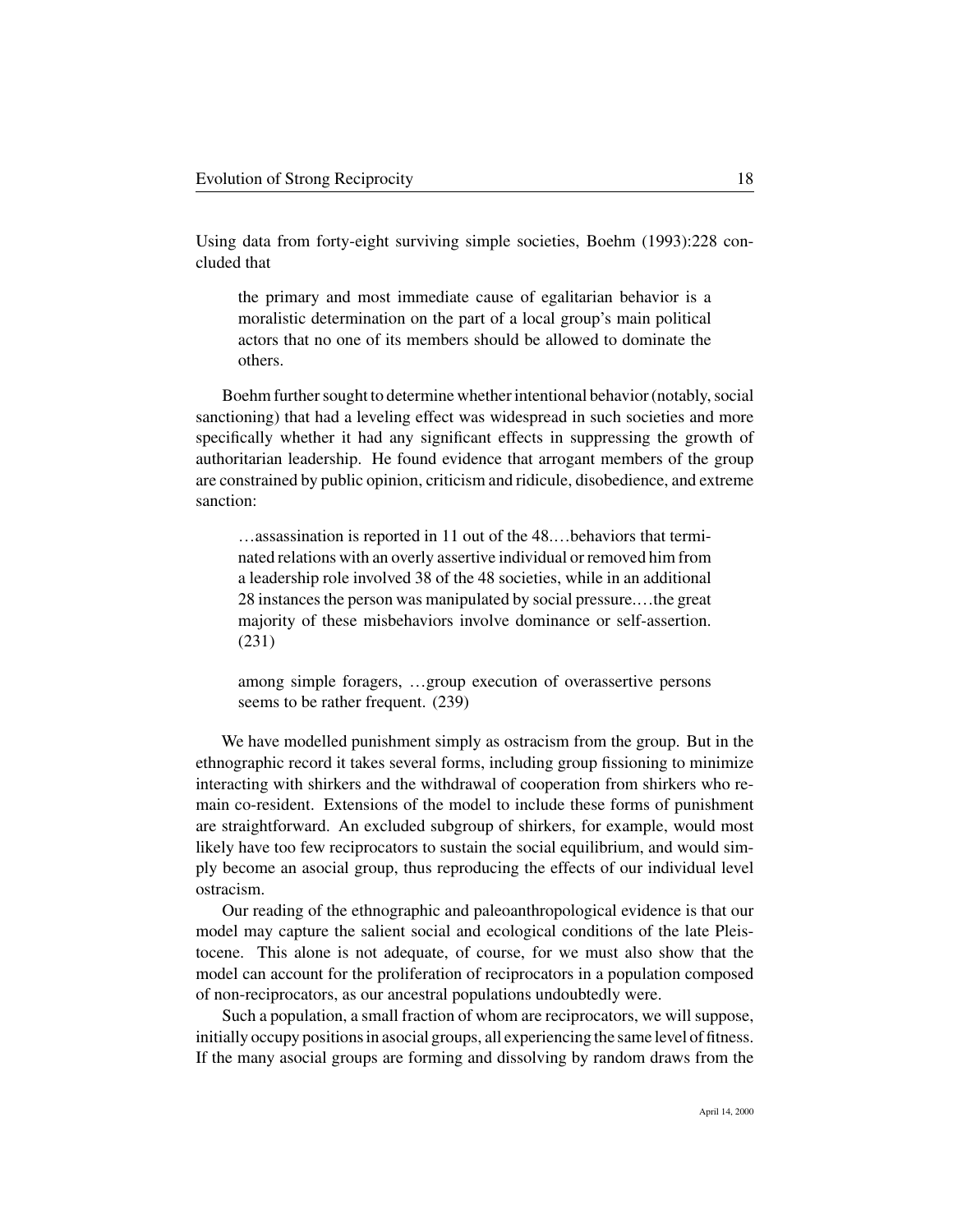population, one, by chance will have a distribution of types within the basin of attraction of  $f^*$ . It will then evolve as a social group with its equilibrium distribution of reciprocators. At this point we know that the members of this sole social group constitute a small fraction of the population so  $\alpha < \alpha *$  and the average fitness of reciprocators, by (21), exceeds that of non-reciprocators, resulting in the growth of the population of the social group, which either sends migrants back to the asocial group or eventually divides. This process will continue until a sufficiently large number of social groups are in existence that at size  $n$ , their members constitute  $\alpha^*$  of the population, at which point  $d\tau/dt = 0$  and the population equilibrium we have described in Section 4 obtains.<sup>10</sup>

#### **6 Conclusion**

Other cases of costly enforcement of norms relevant to the model arise because its application is considerably more general than the case of working and shirking with which we have motivated it. Suitably emended, the model covers many generic cases of adherence to group-beneficial norms, and punishment for violation of these norms. The extension from team production to the sharing of food acquired individually has already been mentioned and is readily accomplished. A more ambitious extension is to the norm of monogamy, which if possible would considerably expand the scope of our model by encompassing what appears to be a quite common norm in hunter gather bands and a frequent occasion for the sanctioning of violators.

Suppose there is norm that restricts copulations to monogamous couples, which when violated leads to strife within a group or lessens its effectiveness in acquiring food, insuring against stochastic events, or defending itself, all of which reduce fitness levels of group members. Those who violate the norm, however, enhance their fitness by an amount b. Let  $\sigma$  represent the fraction of those in the group violating the norm of monogamy, with  $\sigma_r$  and  $\sigma_n$  the fraction of reciprocators and non-reciprocators, respectively, violating the norm and suppose the group fitness costs of violations of the norm are simply linear in  $\sigma$ . In the absence of monitoring and ostracism, then, we have

$$
\phi_n = q(1 - \sigma) - b(1 - \sigma_n)
$$
  

$$
\phi_r = q(1 - \sigma) - b(1 - \sigma_r),
$$

where  $q-b$  is just the fitness level in a group uniformly conforming to the norm with, as before  $q > b$ , so adherence to the norm is group beneficial. If we assume, as be-

 $10$ We do not address the manner in which a small group of reciprocators might constitute a group and establish group norms except note that the process could easily come about simply by an extension to non-kin of common within-kin group practices (Boehm 1999).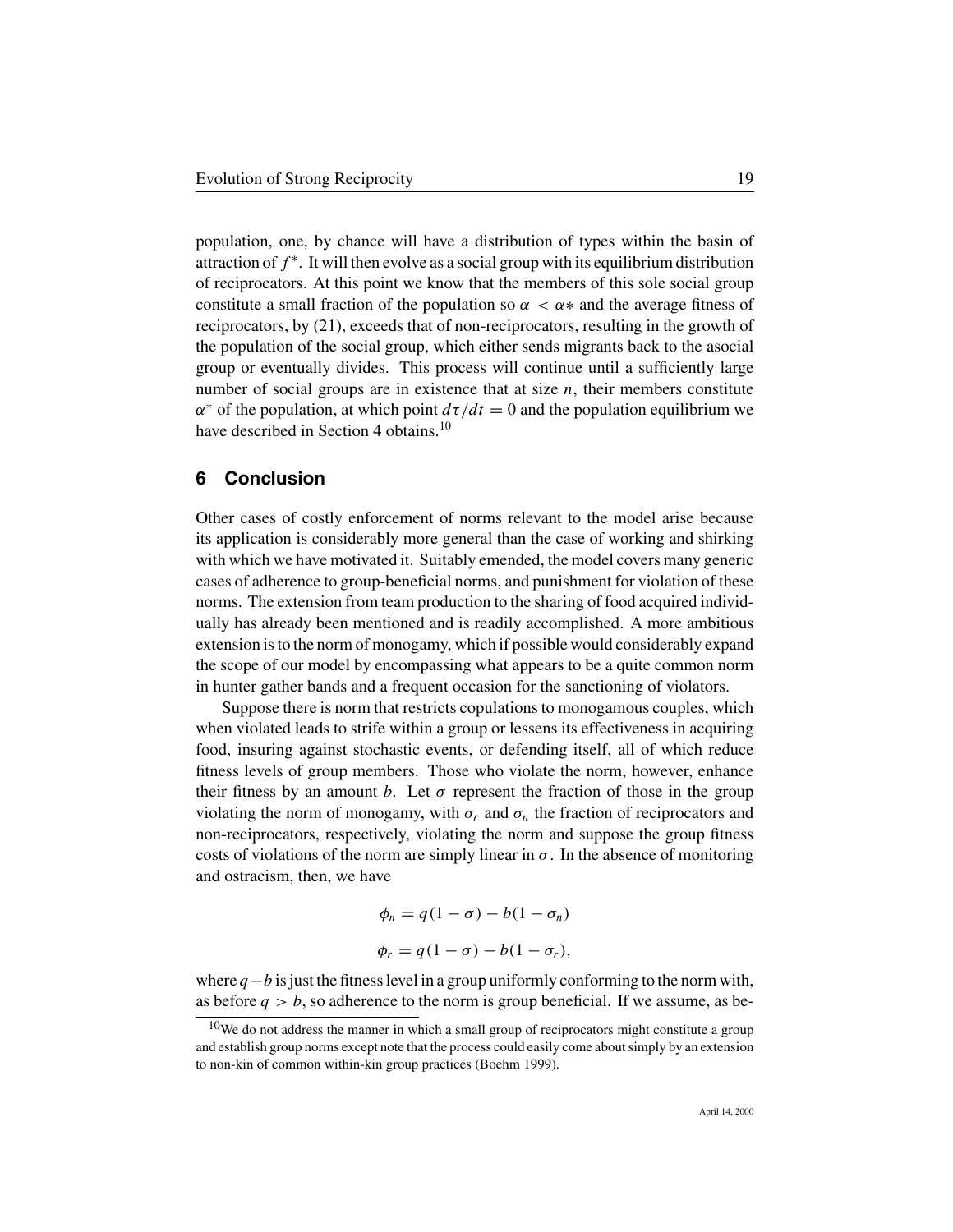fore that reciprocators are motivated both to observe the norm themselves  $(\epsilon)$  and to punish those who fail to observe it, we reproduce the working-shirking-monitoring model exactly. We are thus confident that the model as we have developed it is applicable to a wide range of concrete problems of norm adherence likely to arise in small stateless groups.

We should stress, however, that any claim that strong reciprocity historically evolved by the mechanism we have identified remains entirely speculative. We are content to have shown that it could have. Moreover the mechanism underlying our model, while plausible, might be vulnerable to the emergence of actors who work  $(\epsilon > 0)$  but do not punish violators  $(\rho = 0)$ . We do not regard this possibility as decisive for two reasons. First, the traits supporting adherence and punishment ( $\epsilon$  and  $\rho$ ) might be pleiotropically linked, the mutations effectively delinking the traits having either not occurred in this particular branch of hominids, or proven non-viable due to group extinctions among those experiencing these mutations, or for other reasons outside the model.<sup>11</sup> Second the cognitive and affective traits required to fashion, learn, detect violations of, and wish to uphold social norms may be genetically transmitted, while the content of the norms (and in particular the linking of  $\epsilon$  and  $\rho$ ) may be culturally transmitted. For example, one's unwillingness to join in the punishment of a norm violator (which according to Boehm (1993) is often collective and hence public) would itself be punished. Notice that this possible cultural linking of norm adherence and the punishment of violators does not trivialize the problem, as the fundamental puzzle remains, namely how could this individually costly mélange of behaviors overcome its fitness disadvantage within groups?

In sum, we think that the model, suitably extended to cover generic norm adherence and to accommodate movement between groups as well as group dissolution and formation, may adequately account for those fitness determining individual interactions in groups during the late Pleistocene.

We do not know that a human predisposition to strong reciprocity evolved as we have described. But it might well have. Our results convince us that an evolutionary process based on genetic inheritance under the influence of natural selection is capable of accounting for the considerable extent of strong reciprocity observed in contemporary society. If we are right, the experimental, historical and other evidence of strong reciprocity may appear to be expressions of human propensities rather than puzzling behaviors inviting *ad hoc* explanation.

 $11$ Pleiotropic linking of traits is not merely a fortuitous possibility, but in fact is a likely evolutionary outcome in a situation where two traits separately are deleterious but together are fitness enhancing.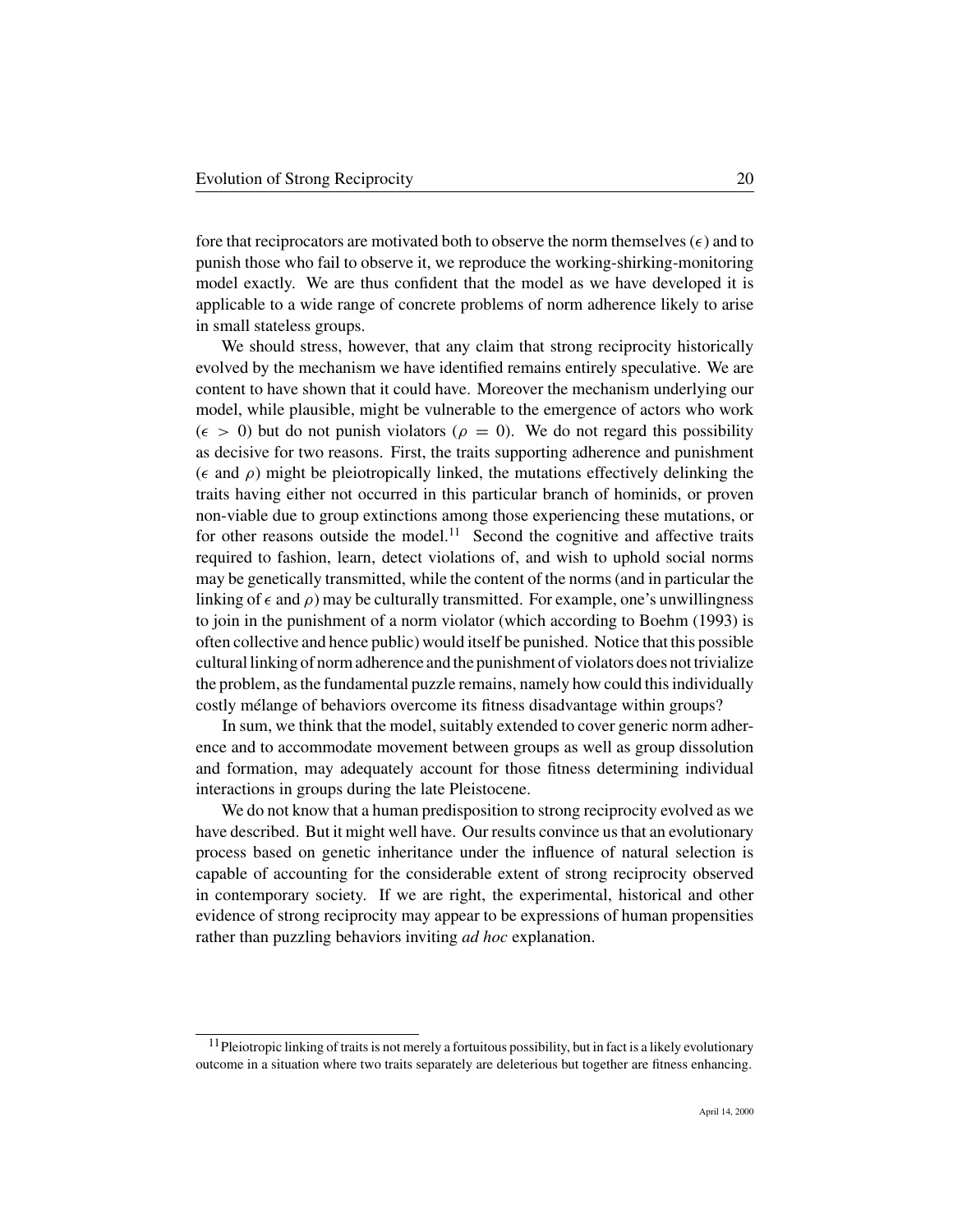### **7 Appendix**

Proposition 1. *Suppose*  $p \rho > c$ ,  $b > q/n$ , and  $b - q/n < \epsilon$ . *The following cases are nonempty and exhaustive.*

- (a) If  $f \leq g_n/(nps + \epsilon)$  *then*  $\sigma = \sigma_r = \sigma_n = 1$  *and*  $\mu = 0$ *. This is the* **asocial** *region members shirk and no member monitors.*
- *(b)* If  $f < g_n/nps$ ,  $f < 1-c/p\rho$ , and  $g_n/\epsilon < f$ , then  $\sigma_n = 1$ ,  $\sigma_r = 0$ ,  $\sigma = 1-f$ *and*  $\mu = 1$ . *This is an equilibrium in which non-reciprocators surely shirk, reciprocators never shirk, and reciprocators monitor with certainty.*
- *(c)* If  $g_n / nps < f < 1 c/p\rho$ , then  $\mu = g_n / fnps$ ,  $\sigma_r = 0$ ,  $\sigma_n = c/p\rho(1 f)$ , σ = c/pρ*. In this equilibrium reciprocators never shirk, but non-reciprocators work with positive probability, and reciprocators monitor with positive probability.*
- *(d)* If  $g_n/(nps + \epsilon) < f < g_n/\epsilon$  and  $f > 1 c/p\rho$ , then  $\sigma_n = 1$ ,

$$
\sigma_r = \frac{1}{f} \left[ \frac{c}{p\rho} - (1 - f) \right],\tag{24}
$$

 $\sigma = c/p\rho$  and  $\mu = g_r/fnps$ . The is the **social** region in which non*reciprocators do not work and reciprocators have positive shirking, while monitoring with less than certainty.*

*(e)* If  $g_n/\epsilon < f$ ,  $f > 1 - c/p\rho$  then  $\sigma_n = 1$ ,  $\sigma_r = 0$ ,  $\sigma = 1 - f$  and  $\mu = 0$ . This *is the* **unconditional cooperation** *region, in which reciprocators never shirk and never monitor, while non-reciprocators shirk with certainty.*

Proof: First, if  $\mu$ , the probability that a reciprocator monitors, is chosen to be a best response, we have

$$
\mu \begin{cases} = 0, & c > \sigma p \rho \\ \in [0, 1], & c = \sigma p \rho \\ = 1, & c < \sigma p \rho \end{cases}
$$
 (25)

Finally, if  $\sigma_r$  and  $\sigma_n$  are chosen as best responses to  $\mu$ , we have

$$
\begin{cases}\nfn\mu ps < s_r & \sigma = 1 \\
g_r = f n \mu ps & \sigma_r \in [0, 1], \sigma_n = 1 \\
g_r < f n \mu ps & \sigma_r = 0, \sigma_n = 1 \\
f n \mu ps = g_n & \sigma_r = 0, \sigma_n \in [0, 1] \\
g_n < f n \mu ps & \sigma_r = \sigma_n = 0\n\end{cases} \tag{26}
$$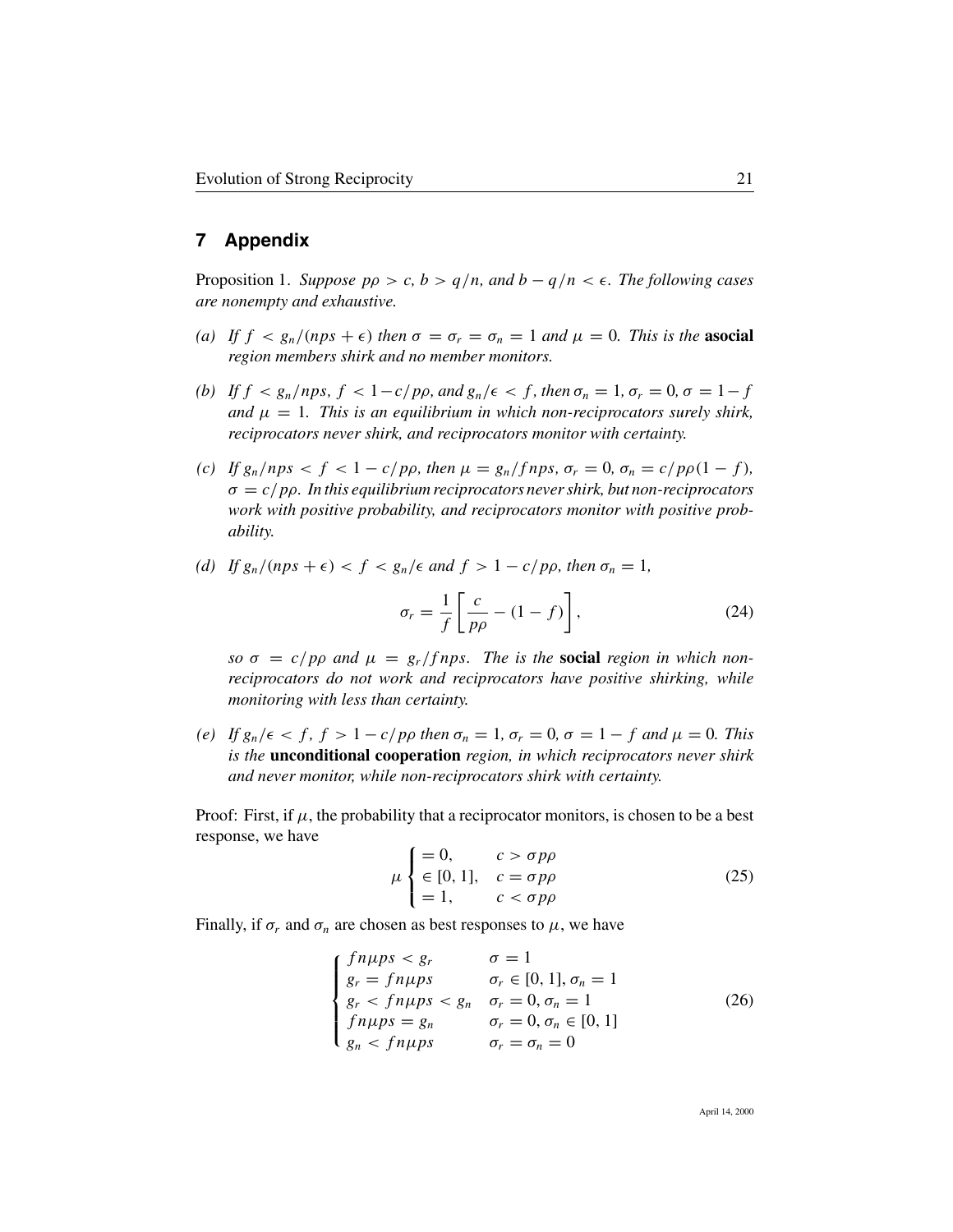- (a) For any  $\mu \leq 1$  we have  $f n \mu ps < g_r < g_n$ , so  $\sigma = \sigma_r = \sigma_n = 1$ . But then  $\mu = 0$  since by assumption reciprocators only monitor when there is positive working.
- (b) Suppose first that  $g_n/(nps + \epsilon) < f$ . Since  $fn\mu ps < g_n$ , for any  $\mu \le 1$ , we have  $\sigma_n = 1$ . Suppose  $\mu = 0$ . Then  $g_r = g_n - \epsilon f > g_n - f n p s > 0$ , so  $\sigma_r = 1$  But  $\sigma_n = 1$ , so  $\sigma = 1$ , so  $\mu = 1$ , a contradiction. Suppose  $0 < \mu < 1$ . Then  $\sigma = c/p\rho$ , so  $\sigma_r$  is given by (24), which is negative, since  $c/p\rho < 1-f$ . This is a contradiction, proving that  $\mu = 1$ . But then  $g_r < f n \mu ps$ , so  $\sigma_r = 0$ . Now suppose  $g_n/\epsilon < f$ . Then  $\gamma_r < 0$  so  $\sigma_r = 0$ . Moreover  $f n s p < g_n$ , so  $f nps \mu < g_n$ , so  $\sigma_n = 1$ . Hence  $\sigma = 1 - f$ , which implies  $\mu = 1$ .
- (c) If  $\mu = 1$ , then  $g_r < g_n < f_n \mu ps$ , so  $\sigma = 0$ , which implies  $\mu = 0$ , a contradiction. Suppose  $\mu = 0$ . Then if  $f < g_n/\epsilon$ , we have  $g_r > 0$ , so  $\sigma_r = 1$ , so  $\sigma = 1$ , so  $\mu = 1$ , a contradiction. If  $f > g_n/\epsilon$ , then  $g_n < \epsilon f \mu = \epsilon f$ *f nps*, so  $\sigma_n = 0$ , so  $\sigma = 0$ , so  $\mu = 0$ , a contradiction. Thus  $0 < \mu < 1$ , so  $\sigma = c/p\rho$ . If  $\sigma_r > 0$ , then  $\sigma_n = 1$  (if reciprocators are indifferent to working or shirking, or if reciprocators surely shirk, then non-reciprocators surely shirk). But then  $c/p\rho = \sigma > (1-f)\sigma_n = 1-f$ , which violates our assumption that  $c/pp < 1 - f$ . Thus  $\sigma_r = 0$ , so  $s_n = \frac{\sigma}{1 - f} = \frac{c}{pp(1 - f)}$ .
- (d) Note that  $f < g_n/\epsilon$  implies  $g_r > 0$ . Suppose first that  $f nps < g_n$ . Then  $fn\mu ps < g_n$ , so for any  $\mu \le 1$ , we have  $\sigma_n = 1$ . If  $\mu = 1$ , then  $g_r < fn\mu ps$ , so  $\sigma_r = 0$ . Then  $\sigma = 1 - f$ , so  $p\rho\sigma = p\rho(1 - f) < c$ , so  $\mu = 0$ , a contradiction. Hence  $\mu$  < 1. If  $\mu = 0$ , then  $\sigma = 1$ , since  $g_r > 0$ , so  $p\rho\sigma > c$ , so  $\mu = 1$ , a contradiction. Hence  $0 < \mu < 1$ , so  $\sigma = c/p\rho$ . Then  $\sigma_r$  is given by (24), which is positive, since  $c/p\rho > 1 - f$ .

Now suppose  $g_n < f$ nps. Then if  $\mu = 1$ , then  $g_r < g_n < f$ n $\mu$ ps, so  $\sigma = 0$ , which implies  $\mu = 0$ , a contradiction. If  $\mu = 0$ , then  $\sigma = 1$ , since  $g_r > 0$ , so  $\mu = 1$ , a contradiction. Thus  $0 < \mu < 1$ , so  $\sigma = c/p\rho$ . If  $\sigma_r = 0$  then  $\sigma = (1 - f)\sigma_n \leq 1 - f < c/p\rho = \sigma$ , a contradiction. Thus  $\sigma_r > 0$ , which implies, as in the previous paragraph,  $\sigma_n = 1$ , so  $\sigma_r$  is given by (24), which is positive, less than unity. But then  $\mu = g_r/fnps$ .

(e) Since  $f > g_n/\epsilon$ ,  $g_r < 0$  so  $\sigma_r = 0$ . The cost of monitoring is nc and the expected gain satisfies

 $(1 - f)np\rho\sigma_n \leq (1 - f)np\rho \langle (c/p\rho)np\rho = cn$ .

Hence we must have  $\mu = 0$ . Thus  $\sigma_n = 1$  and the rest follows.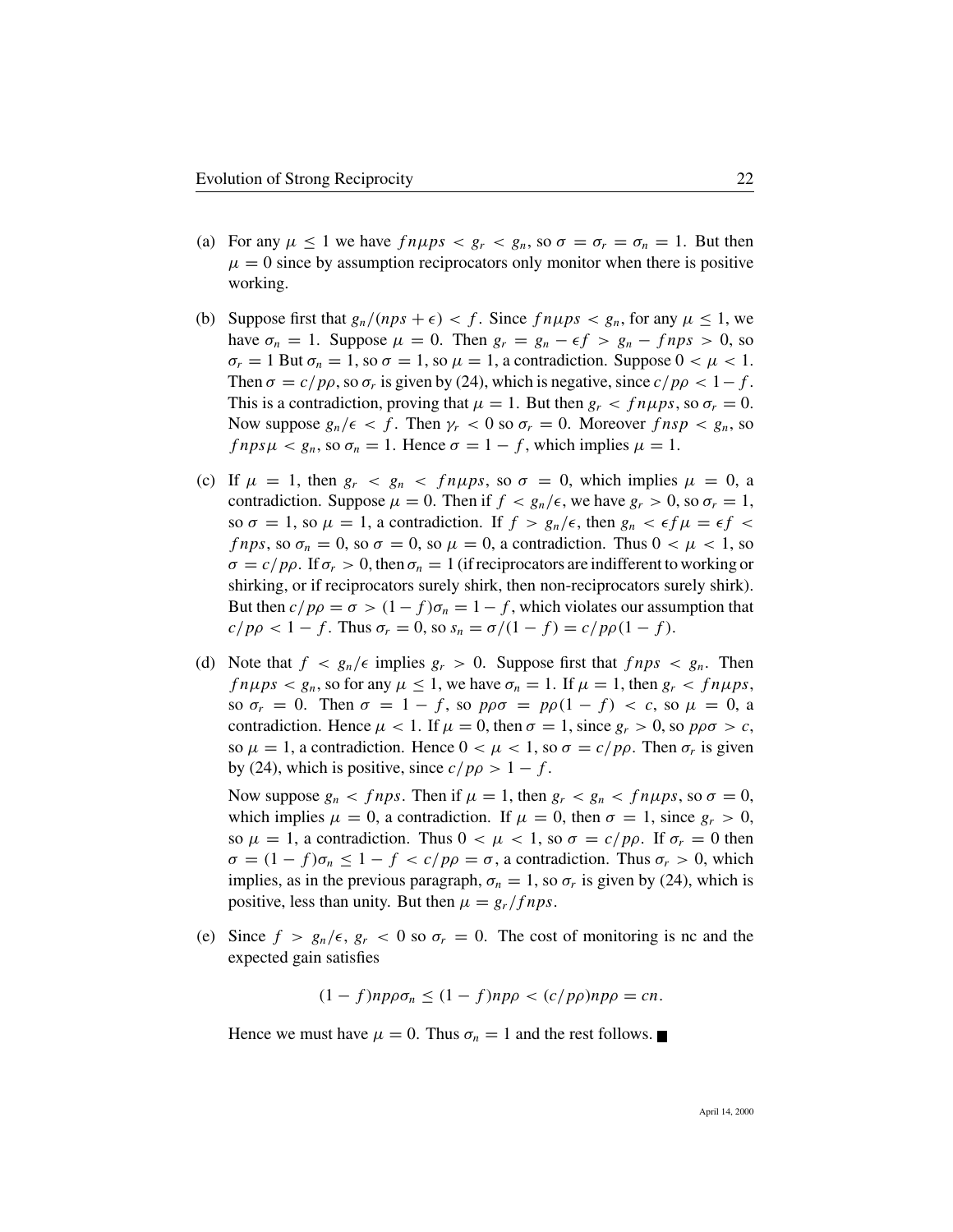The intuition underlying the is illustrated by the depiction of the theorem's five cases in Figure 5. For case (a), where values of f are less than  $g_n/(nps +$  $\epsilon$ ), the payoff to shirking for the reciprocators exceeds the expected cost when all reciprocators monitor (4), so reciprocators shirk and, a fortiori, so do nonreciprocators. For  $f$  slightly larger than this value (if the cost of monitoring is low), we have case (b), where all reciprocators work and continue to monitor while for  $f > g_n/nps$  we have case (c), where non-reciprocators also work, while by (25) the overall reduction in shirking induces reciprocators to reduce their level of monitoring. However if the cost of monitoring, c, exceeds  $(1 - f)/p\rho$ , monitoring at level  $\mu = 1$  is no longer a best response, even when, as in case (d), all nonreciprocators are shirking, so reciprocators pursue a mixed strategy with respect to both shirking and monitoring. Finally in case (e), where  $f > g_n/\epsilon$ , shirking is no longer a best response for reciprocators, while the remaining shirkers  $(1 - f)n$ are too few to motivate monitoring, so reciprocators work and do not monitor and non-reciprocators shirk.



**Figure 5:** Case of Within-Group Interaction for Different Costs of Monitoring and Frequency of Reciprocators (cases (a) through (e) refer to the corresponding parts of Theorem 1). The figure assume  $nps > \epsilon$ , so one part of region (b) is not illustrated.

Figure 6 illustrates the relationship between the fraction of reciprocators and the average level of shirking when monitoring costs are low  $(c/p\rho < 1-g_n/\epsilon)$ . Notice that shirking is complete in region (a), but when  $f$  moves into region (b), shirking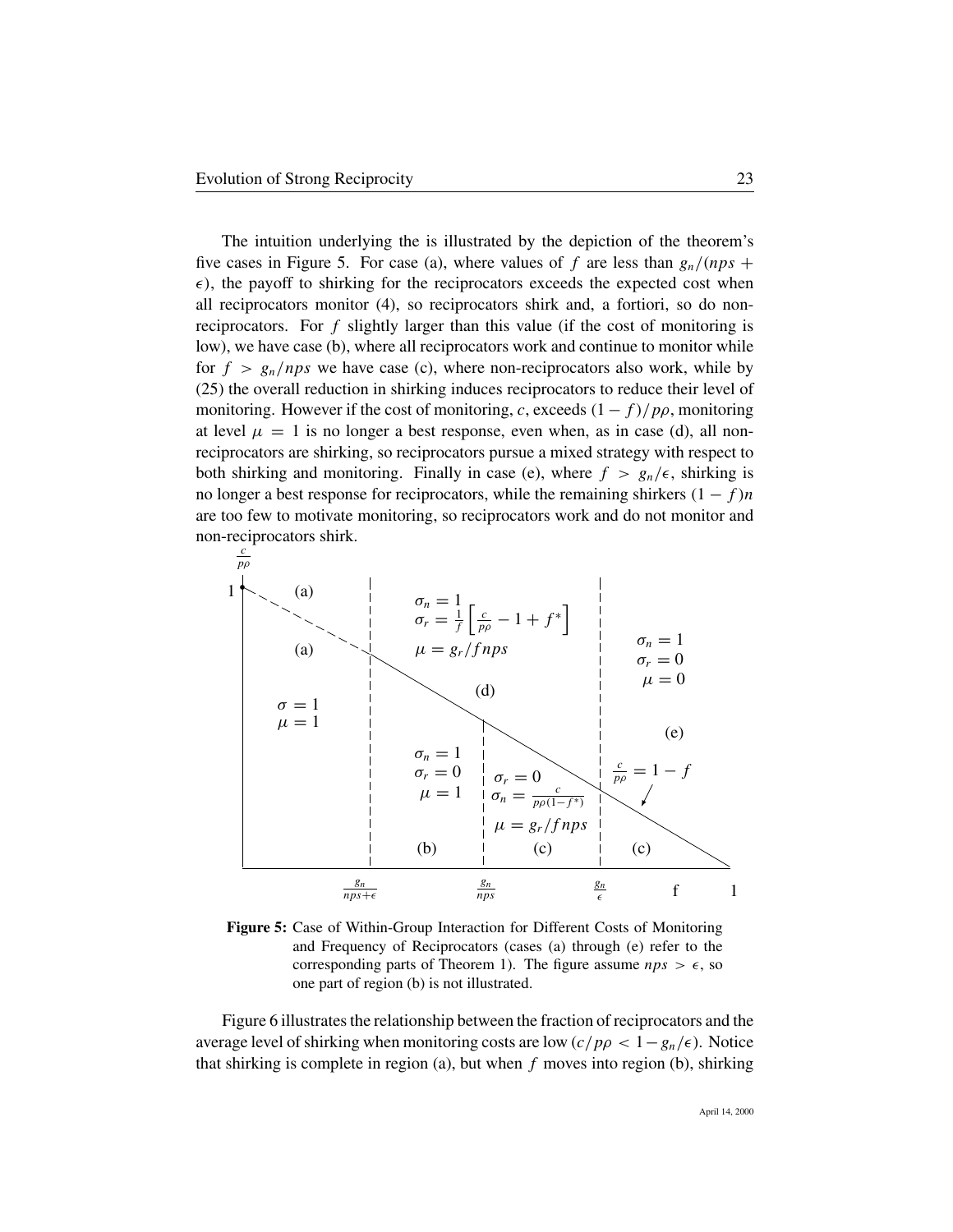falls discontinuously and declines monotonically until  $f$  is in region (c), after which it remains constant until it reaches region (e), where shirking falls linearly to zero as  $f$  goes to 1. Figure 7 illustrates the same relationship when monitoring costs are higher  $(1 - g_n/\epsilon < c/p\rho < 1 - g_n/nps)$ . Again shirking falls discontinuously from region to region with increasing numbers of reciprocators. The remaining cases are similar, except as  $c/p\rho$  increases, first region (c) disappears, and region (b) disappears.



**Figure 6:** Relationship of Average Shirking to Fraction of Reciprocators with low monitoring costs  $(c/p\rho < 1 - g_n/\epsilon)$ .



**Figure 7:** Relationship of Average Shirking to Fraction of Reciprocators with higher monitoring costs  $(1 - g_n/\epsilon < c/p\rho < 1 - g_n/nps)$ .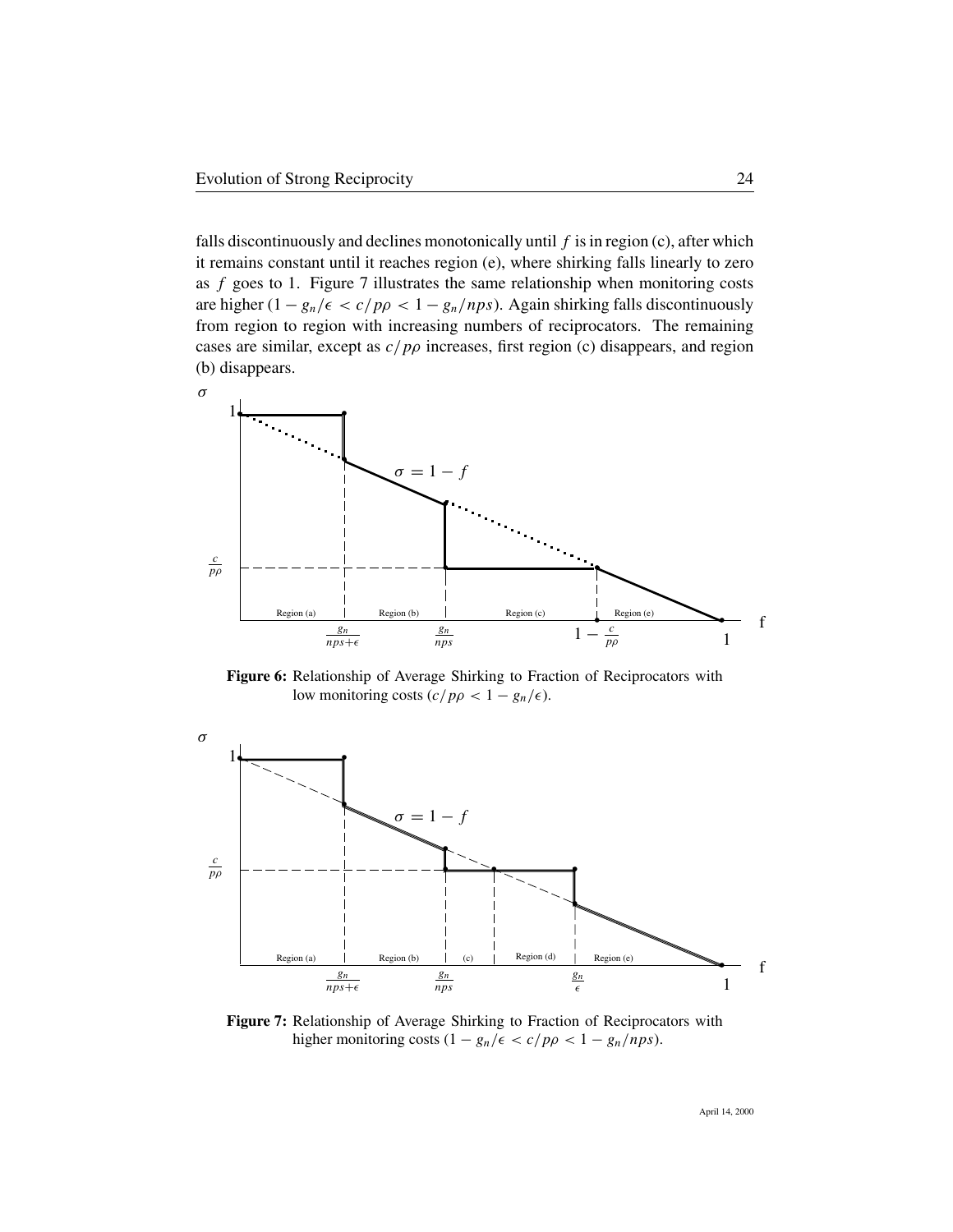Figure 8 illustrates the relationship between the fraction of reciprocators on the one hand, and the monitoring rate by reciprocators and total monitoring on the other, in the case of low monitoring costs  $c/p\rho$ . Notice that the total material resources devoted to monitoring  $(f \nvert \mu c)$  increases through regions (a) and (b), then declines as f increases through the remaining regions. Similar results hold for higher values of  $c/p\rho$ .



**Figure 8:** Monitoring Rate  $(\mu)$  and total monitoring  $(f\mu)$ .

Proof of Theorem 1: First, if  $\mu$ , the probability that a reciprocator monitors, is chosen to be a best response, we have

$$
\mu \begin{cases} = 0, & c > \sigma p \rho \\ \in [0, 1], & c = \sigma p \rho \\ = 1, & c < \sigma p \rho \end{cases}
$$
 (27)

Finally, if  $\sigma_r$  and  $\sigma_n$  are chosen as best responses to  $\mu$ , we have

$$
\begin{cases}\nfn\mu ps < g_r & \sigma = 1 \\
g_r = f n \mu ps & \sigma_r \in [0, 1], \sigma_n = 1 \\
g_r < f n \mu ps < g_n & \sigma_r = 0, \sigma_n = 1 \\
f n \mu ps = g_n & \sigma_r = 0, \sigma_n \in [0, 1] \\
g_n < f n \mu ps & \sigma_r = \sigma_n = 0\n\end{cases} \tag{28}
$$

- (a) For any  $\mu \le 1$  we have  $fn\mu ps < g_r < g_n$ , so  $\sigma = \sigma_r = \sigma_n = 1$ . But then  $c < p \rho \sigma$  implies  $\mu = 1$ .
- (b) Suppose first that  $g_n/(nps + \epsilon) < f$ . Since  $fn\mu ps < g_n$ , for any  $\mu \le 1$ , we have  $\sigma_n = 1$ . Suppose  $\mu = 0$ . Then  $g_r = g_n - \epsilon f > g_n - f n p s > 0$ , so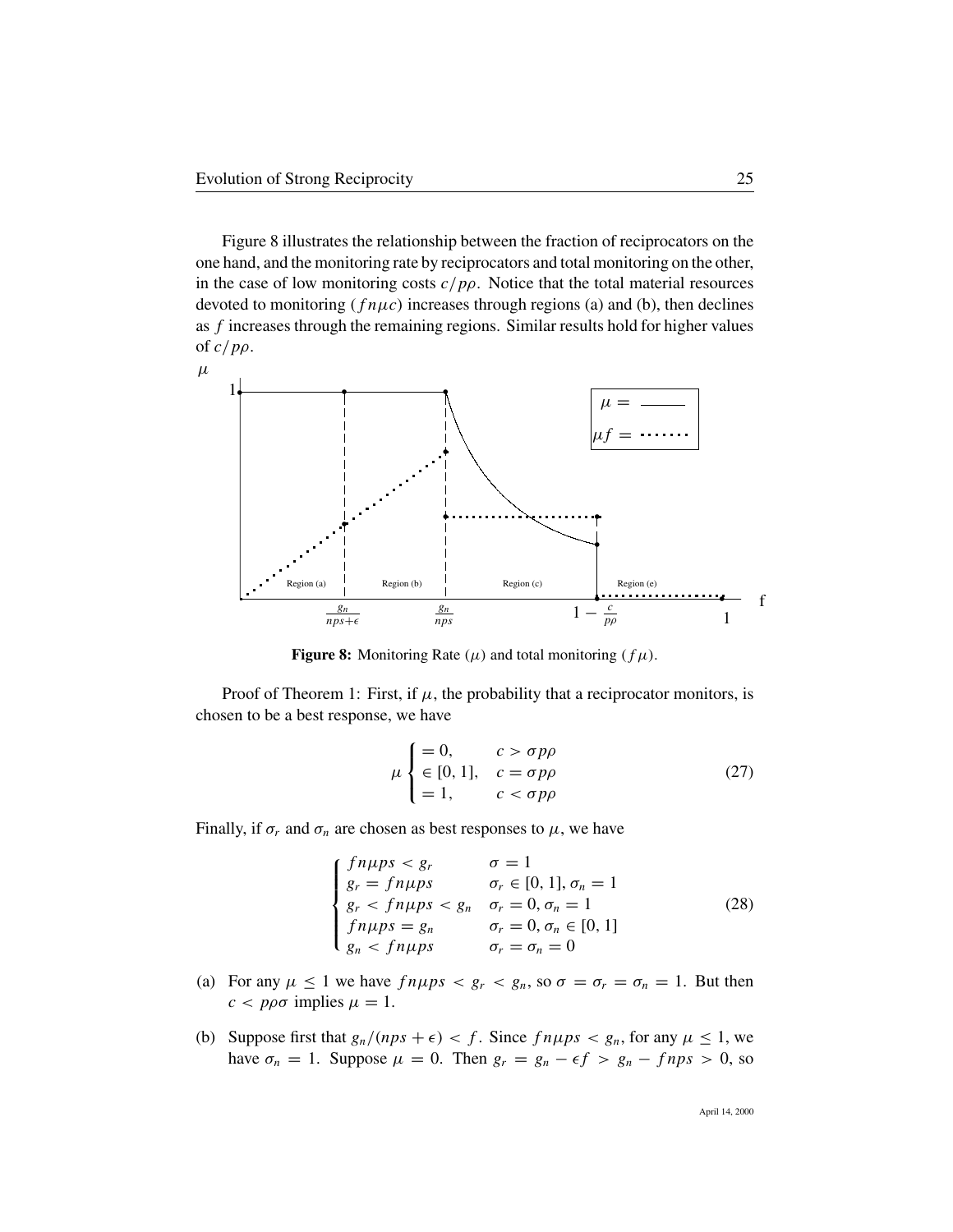$\sigma_r = 1$  But  $\sigma_n = 1$ , so  $\sigma = 1$ , so  $\mu = 1$ , a contradiction. Suppose  $0 < \mu < 1$ . Then  $\sigma = c/p\rho$ , so  $\sigma_r$  is given by (24), which is negative, since  $c/p\rho < 1-f$ . This is a contradiction, proving that  $\mu = 1$ . But then  $g_r < f n \mu ps$ , so  $\sigma_r = 0$ . Now suppose  $g_n/\epsilon < f$ . Then  $\gamma_r < 0$  so  $\sigma_r = 0$ . Moreover  $f n s p < g_n$ , so  $f nps \mu < g_n$ , so  $\sigma_n = 1$ . Hence  $\sigma = 1 - f$ , which implies  $\mu = 1$ .

- (c) If  $\mu = 1$ , then  $g_r < g_n < f_n \mu ps$ , so  $\sigma = 0$ , which implies  $\mu = 0$ , a contradiction. Suppose  $\mu = 0$ . Then if  $f < g_n/\epsilon$ , we have  $g_r > 0$ , so  $\sigma_r = 1$ , so  $\sigma = 1$ , so  $\mu = 1$ , a contradiction. If  $f > g_n/\epsilon$ , then  $g_n < \epsilon f \mu = \epsilon f$ *f nps*, so  $\sigma_n = 0$ , so  $\sigma = 0$ , so  $\mu = 0$ , a contradiction. Thus  $0 < \mu < 1$ , so  $\sigma = c/p\rho$ . If  $\sigma_r > 0$ , then  $\sigma_n = 1$  (if reciprocators are indifferent to working or shirking, or if reciprocators surely shirk, then non-reciprocators surely shirk). But then  $c/p\rho = \sigma > (1-f)\sigma_n = 1-f$ , which violates our assumption that  $c/p\rho < 1 - f$ . Thus  $\sigma_r = 0$ , so  $s_n = \frac{\sigma}{1 - f} = \frac{c}{p\rho(1 - f)}$ .
- (d) Note that  $f < g_n/\epsilon$  implies  $g_r > 0$ . Suppose first that  $f nps < g_n$ . Then  $f n \mu p s < g_n$ , so for any  $\mu \le 1$ , we have  $\sigma_n = 1$ . If  $\mu = 1$ , then  $g_r < f n \mu p s$ , so  $\sigma_r = 0$ . Then  $\sigma = 1 - f$ , so  $p\rho\sigma = p\rho(1 - f) < c$ , so  $\mu = 0$ , a contradiction. Hence  $\mu < 1$ . If  $\mu = 0$ , then  $\sigma = 1$ , since  $g_r > 0$ , so  $p\rho\sigma > c$ , so  $\mu = 1$ , a contradiction. Hence  $0 < \mu < 1$ , so  $\sigma = c/p\rho$ . Then  $\sigma_r$  is given by (24), which is positive, since  $c/p\rho > 1 - f$ .

Now suppose  $g_n < f$ nps. Then if  $\mu = 1$ , then  $g_r < g_n < f$ n $\mu$ ps, so  $\sigma = 0$ , which implies  $\mu = 0$ , a contradiction. If  $\mu = 0$ , then  $\sigma = 1$ , since  $g_r > 0$ , so  $\mu = 1$ , a contradiction. Thus  $0 < \mu < 1$ , so  $\sigma = c/p\rho$ . If  $\sigma_r = 0$  then  $\sigma = (1 - f)\sigma_n \leq 1 - f < c/p\rho = \sigma$ , a contradiction. Thus  $\sigma_r > 0$ , which implies, as in the previous paragraph,  $\sigma_n = 1$ , so  $\sigma_r$  is given by (24), which is positive, less than unity. But then  $\mu = g_r/fnps$ .

(e) Since  $f > g_n/\epsilon$ ,  $g_r < 0$  so  $\sigma_r = 0$ . The cost of monitoring is nc and the expected gain satisfies

$$
(1 - f)np\rho\sigma_n \le (1 - f)np\rho < (c/p\rho)np\rho = cn.
$$

Hence we must have  $\mu = 0$ . Thus  $\sigma_n = 1$  and the rest follows.

Proof of equation (15). For simplicity of exposition we assume  $\beta \geq 0$ , leaving the (easier) case  $\beta < 0$  aside. We first develop a differential equation expressing the movement of  $f_{a,t}$ , the fraction of reciprocators in asocial groups at time t (we assume all have the same composition of reciprocators and nonreciprocators), Let  $\nu$  be the rate at which shirkers are ostracized from social groups, and let  $\sigma_r$  be the rate at which reciprocators shirk in social groups (all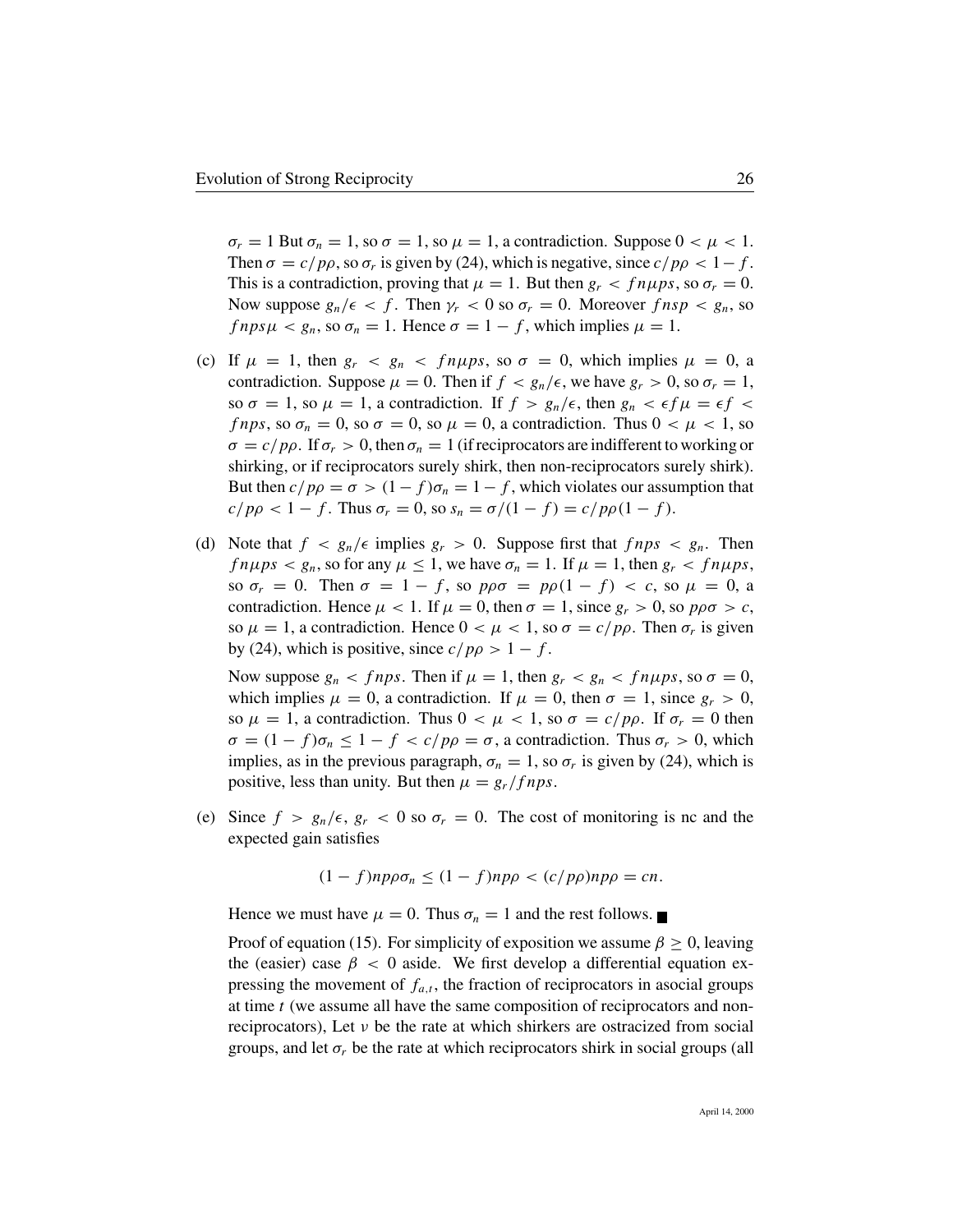non-reciprocators shirk with certainty). Then if  $\mu$  is the monitoring rate in social groups, using (11) and Theorem 1d, we have

$$
\nu = f^* np\mu = \frac{g_r}{s} = \frac{b(1-\sigma)}{(1+s)(1-\sigma) - \rho\sigma}
$$
 (29)

where  $\sigma = c/p\rho$ , and the total number of ostracized from a single group, including shirking reciprocators, is

$$
nv[1-f+f\sigma_r]=nv\sigma.
$$

Let  $\alpha$  be the fraction of the population in social groups. From the above, we see that at time  $t + \Delta t$  the number of reciprocators in asocial groups after immigration and emigration is

$$
f_{a,t}(1-\alpha)N(1+\phi_a\Delta t)+\alpha N(f^*\nu\sigma_r-\beta f_{a,t})\Delta t.
$$
 (30)

and the total number of members of asocial groups at time  $t + \Delta t$  is given by the fitness  $\phi_a$  of individual in asocial groups plus migrants ostracized from social groups minus emigrants, or

$$
(1 - \alpha)N(1 + \phi_a \Delta t) + \alpha N(\nu \sigma - \beta) \Delta t.
$$
 (31)

Dividing (30) by (31), subtracting  $f_{a,t}$ , dividing by  $\Delta t$  and passing to the limit, we find that the fraction  $f_*$  of agents in asocial groups who are reciprocators satisfies the differential equation

$$
\dot{f}_{a,t} = -\frac{\alpha v \sigma}{1 - \alpha} (f_{a,t} - f_*) \tag{32}
$$

where

$$
f_* = f^* \frac{\sigma_r}{\sigma} \tag{33}
$$

is the equilibrium fraction of reciprocators in asocial groups, which requires that the ratio of reciprocators ostracized from social groups to all of those ostracized be equal to the ratio of reciprocators in asocial groups.

We shall now prove that when the whole population is constant in size when in equilibrium, then we must have  $\beta = 0$ . We treat  $\phi_r^s$  and  $\phi_n^s$  as parameters, and solve (17), (18), (19) and (20) for the equilibrium condition  $\phi_r = \phi_n$ , getting

$$
\alpha = \frac{f^*(\phi_r^s - \phi_a) + f_*(\phi_a - (f^*\phi_r^s + (1 - f^*)\phi_n^s))}{(f^* - f_*)( (f^*\phi_r^s + (1 - f^*)\phi_n^s) - \phi_a)}.
$$
(34)

April 14, 2000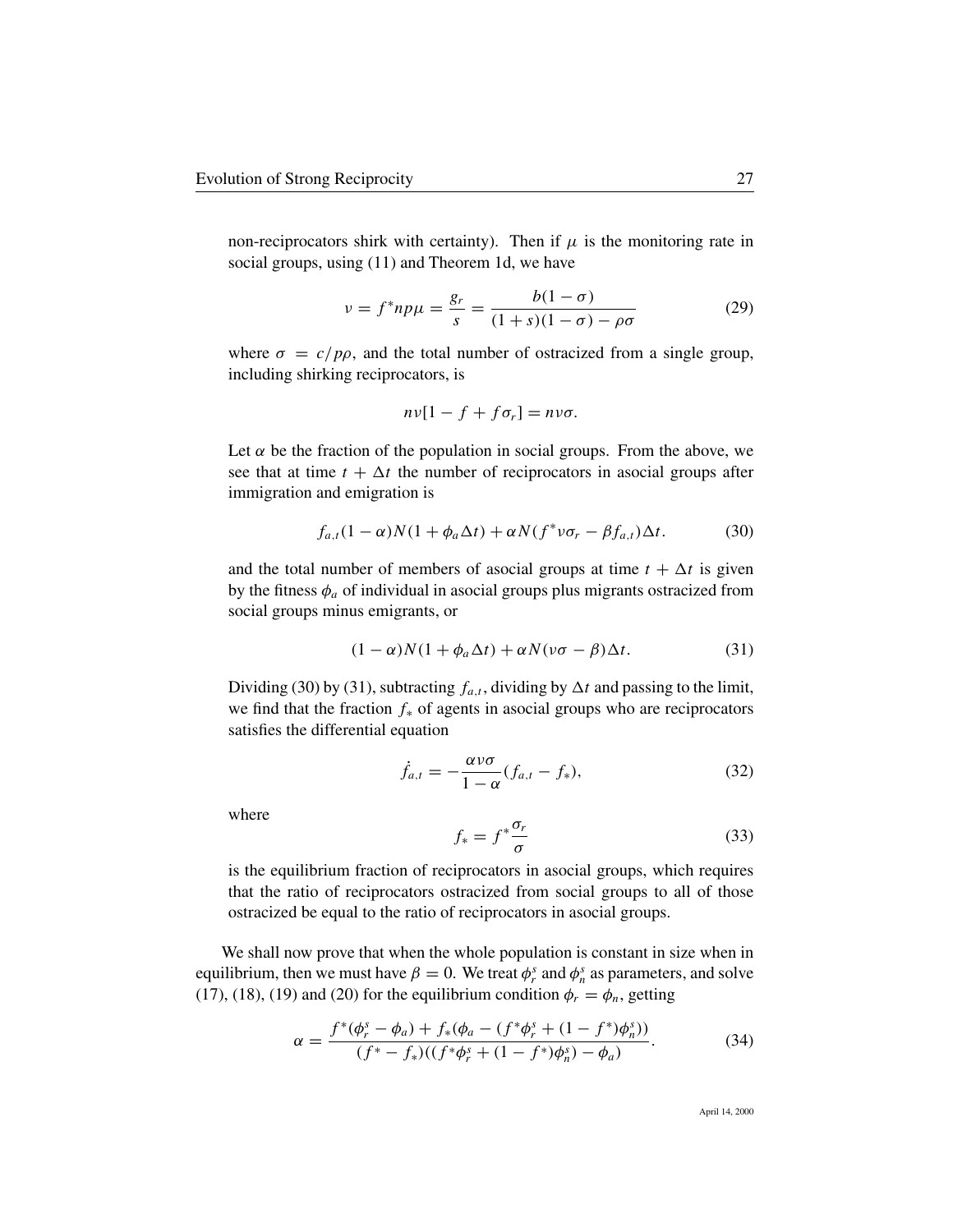The equation for zero total population growth is

$$
\alpha(f^*\phi^s_r + (1 - f^*)\phi^s_n) + (1 - \alpha)\phi_a = 0,
$$
\n(35)

which has solution

$$
\alpha = \frac{-\phi_a}{f^*\phi_r^s + (1 - f^*)\phi_n^s - \phi_a}.
$$
\n(36)

The condition for both (35) and (36) to hold is

$$
f_* = \frac{f^* \phi_r^s}{f^* \phi_r^s + (1 - f^*) \phi_n^s}.
$$
\n(37)

In equilibrium  $f_*$  satisfies (15) which, when substituted in (37) and simplified, give

$$
\phi_r^s = \phi_n^s \sigma_r. \tag{38}
$$

comparing this with (20), we see that  $\beta = 0$ .

#### **REFERENCES**

Axelrod, Robert, The Evolution of Cooperation (New York: Basic Books, 1984).

- and William D. Hamilton, "The Evolution of Cooperation," Science 211 (1981):1390–1396.
- Balikci, Asen, The Netsilik Eskimo (New York: Natural History Press, 1970).
- Bergstrom, Theodore C., "On the Evolution of Altruistic Ethical Rules for Siblings," American Economic Review 85,1 (March 1995):58–81.
- and Oded Stark, "How Altruism can Prevail in an Evolutionary Environment," American Economic Review 83,2 (May 1993):149–155.
- Bester, Helmut and Werner Güth, "Is Altruism Evolutionarily Stable?," Journal of Economic Behavior and Organization 34,2 (February 1998):193–209.
- Bewley, Truman F., "Why Not Cut Pay?," European Economic Review 42,3–5 (May 1998):459–490.
- Binmore, Ken, Game Theory and the Social Contract: Just Playing (Cambridge, MA: MIT Press, 1998).
- Blinder, Alan S. and Don H. Choi, "A Shred of Evidence on Theories of Wage Stickiness," Quarterly Journal of Economics 105,4 (November 1990):1003–15.
- Blurton-Jones, Nicholas G., "Tolerated Theft: Suggestions about the Ecology and Evolution of Sharing, Hoarding, and Scrounging," Social Science Information 26,1 (1987):31–54.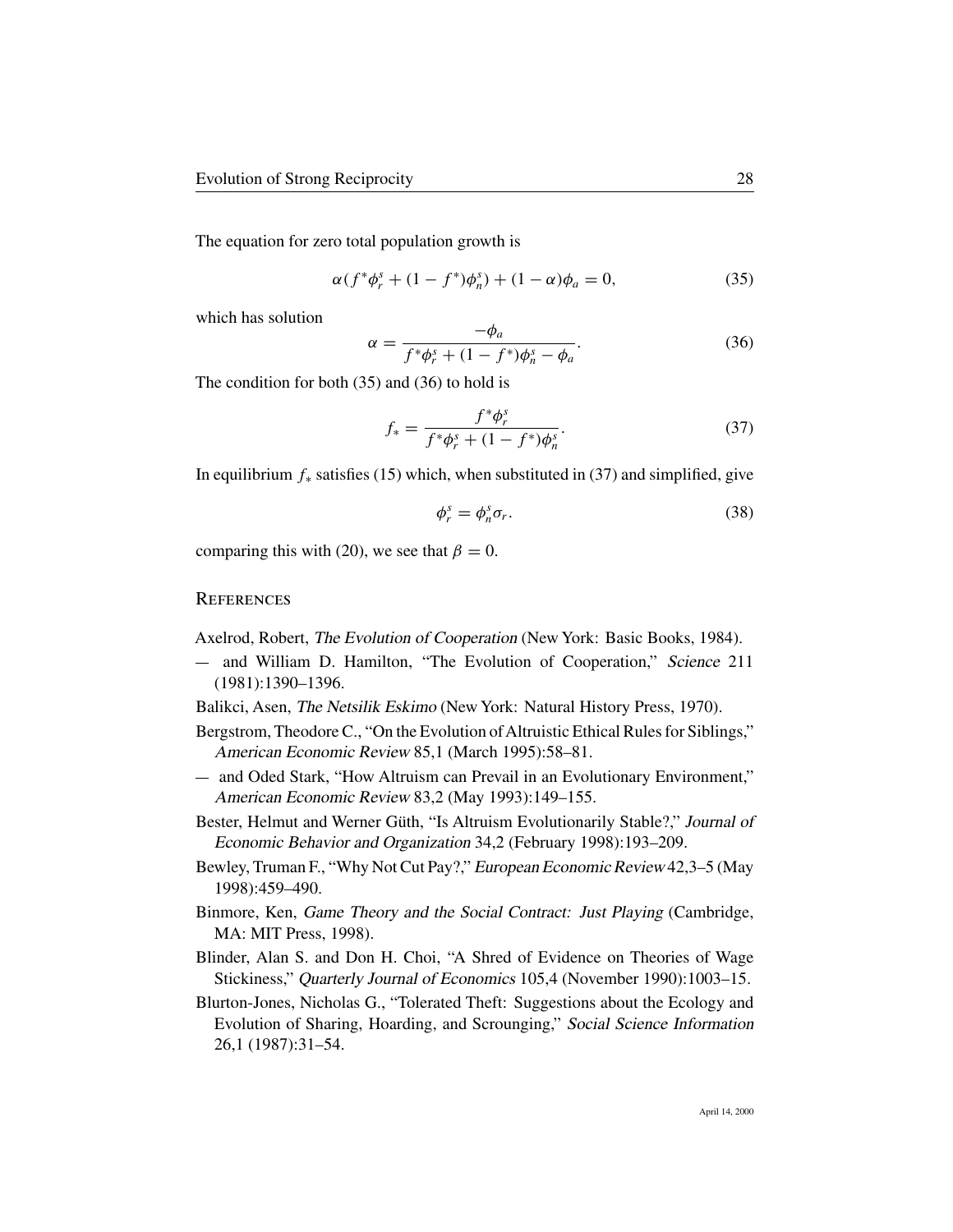- Boehm, Christopher, "The Evolutionary Development of Morality as an Effect of Dominance Behavior and Conflict Interference," Journal of Social and Biological Structures 5 (1982):413–421.
- , Blood Revenge: The Enactment and Management of Conflict in Montenegro and Other Tribal Societies (Philadelphia, PA: University of Pennsylvania Press, 1984).
- , "Egalitarian Behavior and Reverse Dominance Hierarchy," Current Anthropology 34,3 (June 1993):227–254.
- , "Cooperation in Simple Societies," 1999. University of Southern California.
- Boorman, Scott A. and Paul Levitt, The Genetics of Altruism (NewYork: Academic Press, 1980).
- Boyd, Robert and J. Lorberbaum, "No Pure Strategy Is Evolutionarily Stable in the Repeated Prisoner's Dilemma Game," Nature 327 (1987):58–59.
- and Peter J. Richerson, "Punishment Allows the Evolution of Cooperation (or Anything Else) in Sizeable Groups," Ethology and Sociobiology 113 (1992):171– 195.
- Cashdan, Elizabeth A., "Egalitarianism among Hunters and Gatherers," American Anthropologist 82 (1980):116–120.
- Damas, David, "Central Eskimo Systems of Food Sharing," Ethnology 11,3 (1972):220–240.
- Endicott, Kirk, "Property, Power and Conflict among the Batek of Malaysia," in T. Ingold, D. Riches, and J. Woodburn (eds.) Hunters and Gatherers (New York: St. Martin's Press, 1988) pp. 110–127.
- Fehr, Ernst and Armin Falk, "Wage Rigidity in a Competitive Incomplete Contract Market," Journal of Political Economy 107,1 (February 1999):106–134.
- and Simon Gächter, "Homo Reciprocans and Human Cooperation," 1999. University of Zurich.
- $-$  and  $-$ , "Cooperation and Punishment," American Economic Review (2000). forthcoming.
- Foley, Robert, Another Unique Species: Patterns in Human Evolutionary Ecology (New York: John Wiley and Sons, 1987).
- Fong, Christina, "Social Insurance or Conditional Generosity: The Role of Beliefs about Self- and Exogenous-Determination of Incomes in Redistributive Politics," 2000. Washington University Department of Political Science.
- Friedman, Daniel and Nirvikar Singh, "On the Viability of Vengeance," 1999. Economics Department, UC Santa Cruz.
- Ghemawat, Pankaj, "Competitive Advantage and Internal Organization: Nucor Revisited," Journal of Economic and Management Strategy 3,4 (winter 1995):685–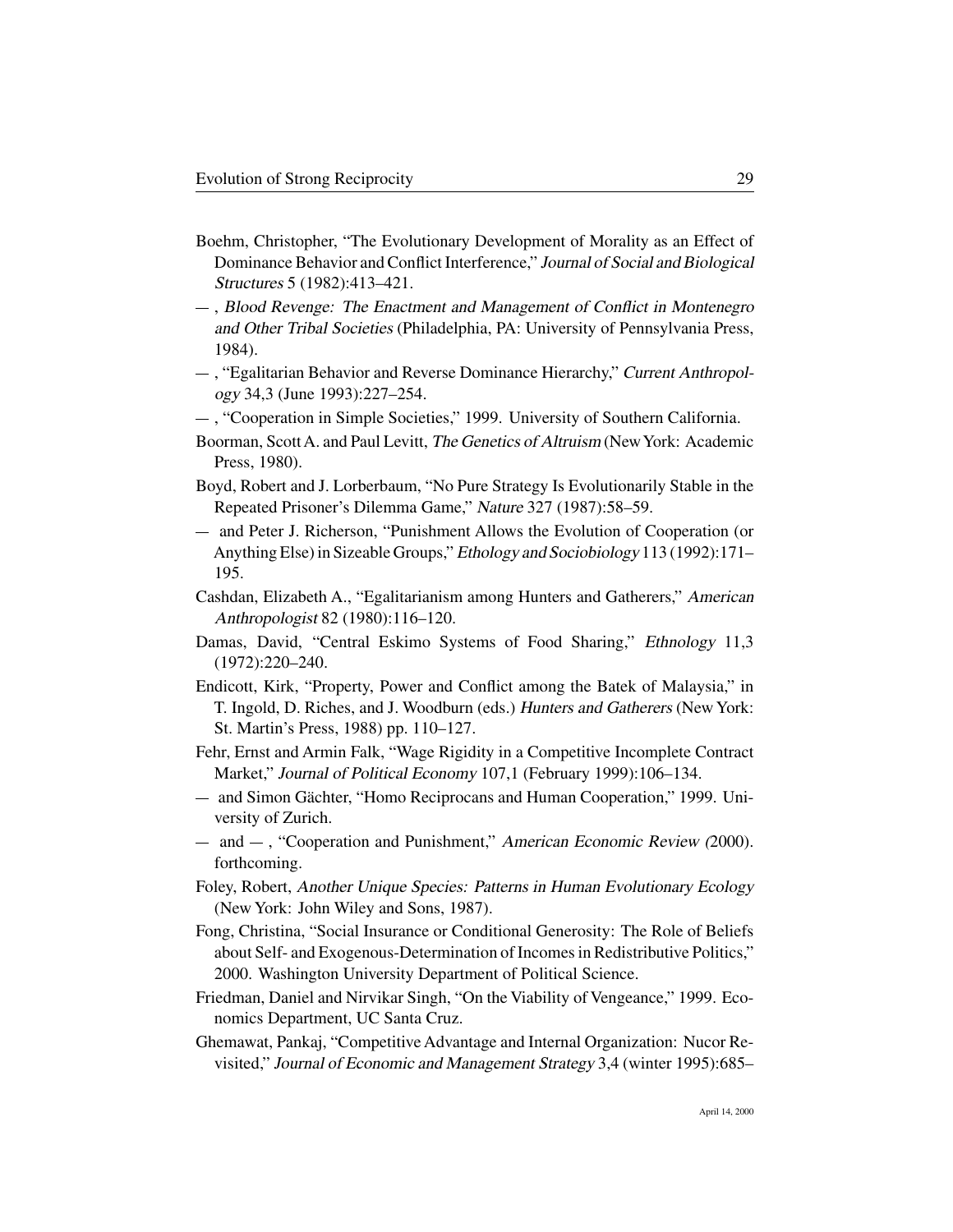#### 717.

- Gilens, Martin, "'Race Coding' and White Opposition to Welfare," American Political Science Review 90,3 (September 1996):593–604.
- , Why Americans Hate Welfare (University of Chicago Press, 1999).
- Güth, Werner, "An Evolutionary Approach to Explaining Cooperative Behavior by Reciprocal Incentives," International Journal of Game Theory (1995):323–344.
- and Menahem E. Yaari, "Explaining Reciprocal Behavior in Simple Strategic Games: An Evolutionary Approach," in Ulrich Witt (ed.) Explaining process and change: Approaches to evolutionary Economics (Ann Arbor: University of Michigan Press, 1992) pp. 23–34.
- Güth, Werner and Reinhard Tietz, "Ultimatum Bargaining Behavior: A Survey and Comparison of Experimental Results," Journal of Economic Psychology 11 (1990):417–449.
- Guttman, Joel M., "Rational Actors, Tit-for-Tat Types, and the Evolution of Cooperation," Journal of Economic Behavior and Organization 29,1 (1996):27–56.
- Hansen, Daniel G., "Individual Responses to a Group Incentive," Industrial and Labor Relations Review 51,1 (October 1997):37–49.
- Hawkes, Kristen, "Sharing and Collective Action," in E. Smith and B. Winterhalder (eds.) Evolutionary Ecology and Human Behavior (New York: Aldine, 1992) pp. 269–300.
- , "Why Hunter-Gatherers Work: An Ancient Version of the Problem of Public Goods," Current Anthropology 34,4 (1993):341–361.
- Hirshleifer, Jack and Eric Rasmusen, "Cooperation in a Repeated Prisoners' Dilemma with Ostracism," Journal of Economic Behavior and Organization 12 (1989):87–106.
- Hoffman, Elizabeth, Kevin McCabe, and Vernon L. Smith, "Behavioral Foundations of Reciprocity: Experimental Economics and Evolutionary Psychology," Economic Inquiry 36,3 (July 1998):335–352.
- Huck, Steffen and Jorg Oechssler, "The Indirect Evolutionary Approach to Explaining Fair Allocations," 1996. Humboldt University, forthcoming in Games and Economic Behavior.
- Isaac, R. Mark, James M. Walker, and Arlington W. Williams, "Group Size and Voluntary Provision of Public Goods: Experimental Evidence Utilizing Large Groups," Journal of Public Economics 54 (May 1994):1–36.
- Kahneman, Daniel, Jack L. Knetch, and Richard H. Thaler, "Fairness as a Constraint on Profit Seeking: Entitlements in the Market," American Economic Review 76,4 (September 1986):728–741.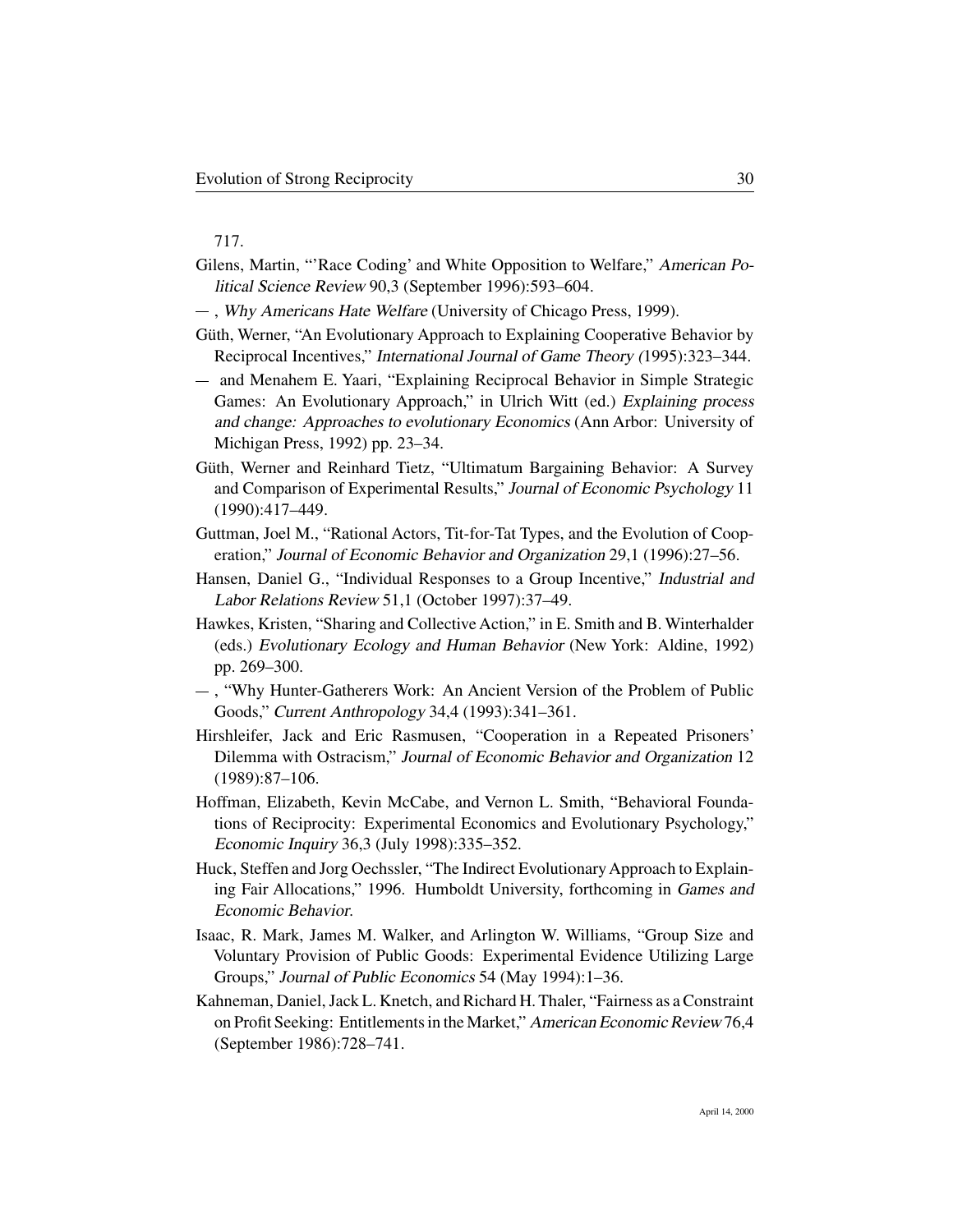- Kaplan, Hillard and Kim Hill, "Food Sharing among Ache Foragers: Tests of Explanatory Hypotheses," Current Anthropology 26,2 (1985):223–246.
- $-$  and  $-$ , "Hunting Ability and Reproductive Success among Male Ache Foragers: Preliminary Results," Current Anthropology 26,1 (1985):131–133.
- $-$ ,  $-$ , Kristen Hawkes, and Ana Hurtado, "Food Sharing among Ache Hunter-Gatherers of Eastern Paraguay," Current Anthropology 25,1 (1984):113–115.
- Kelly, Robert L., The Foraging Spectrum: Diversity in Hunter-Gatherer Lifeways (Washington, DC: The Smithsonian Institution, 1995).
- Kent, Susan, "And Justice for All: The Development of Political Centralization among Newly Sedentary Foragers," American Anthropologist 93,1 (1989):703– 712.
- Klein, Richard G., Human Career: Human Biological and Cultural (Chicago: University of Chicago Press, 1989).
- Knauft, Bruce, "Sociality versus Self-interest in Human Evolution," Behavioral and Brain Sciences 12,4 (1989):12–13.
- , "Violence and Sociality in Human Evolution," Current Anthropology 32,4 (August–October 1991):391–428.
- Knez, Marc and Duncan Simester, "Firm-wide Incentives and Mutual Monitoring," September 1998. Graduate School of Business, University of Chicago.
- Kreps, David M., Paul Milgrom, John Roberts, and Robert Wilson, "Rational Cooperation in the Finitely Repeated Prisoner's Dilemma," Journal of Economic Theory 27 (1982):245–252.
- Lee, Richard Borshay, The !Kung San: Men, Women and Work in a Foraging Society (Cambridge, UK: Cambridge University Press, 1979).
- Luttmer, Erzo F. P., "Group Loyalty and the Taste for Redistribution," 1998. University of Chicago Business School.
- Moore, Jr., Barrington, Injustice: The Social Bases of Obedience and Revolt (White Plains: M. E. Sharpe, 1978).
- Piketty, Thomas, "Attitudes Toward Income Inequaltiy in France: Do People Really Disagree?," 1999. CEPREMAP, Paris.
- Robson, Arthur J., "Efficiency in Evolutionary Games: Darwin, Nash, and the Secret Handshake," Journal of Theoretical Biology 144 (1990):379–396.
- Samuelson, Paul, "Complete Genetic Models for Altruism, Kin Selection, and Like-Gene Selection," Journal of Social and Biological Structures 6,1 (January 1983):3–15.
- Scott, James C., The Moral Economy of the Peasant: Rebellion and Subsistence in Southeast Asia (New Haven, CT: Yale University Press, 1976).